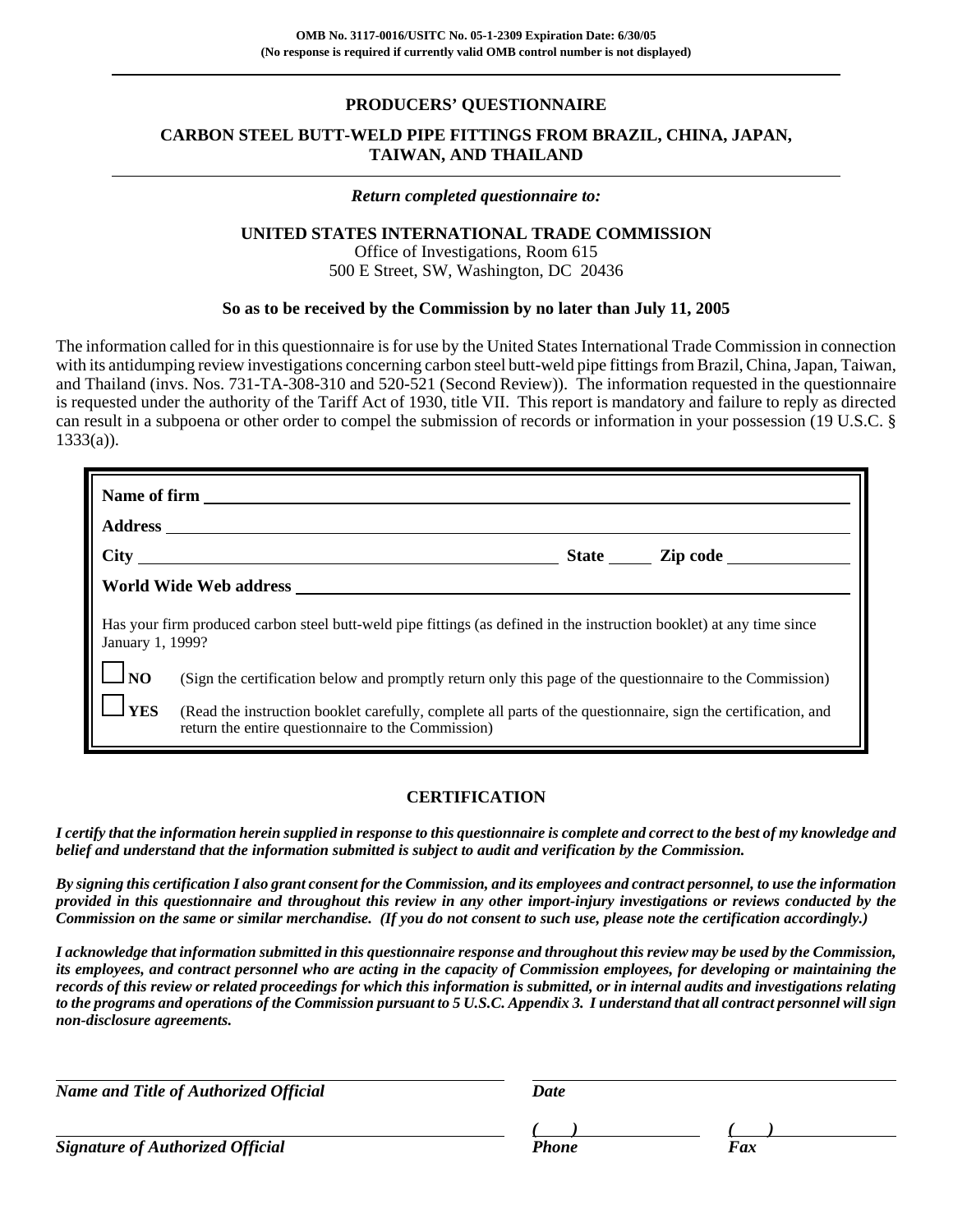### **PART I.--GENERAL QUESTIONS**

The questions in this questionnaire have been reviewed with market participants to ensure that issues of concern are adequately addressed and that data requests are sufficient, meaningful, and as limited as possible. Public reporting burden for this questionnaire is estimated to average 40 hours per response, including the time for reviewing instructions, searching existing data sources, gathering the data needed, and completing and reviewing the questionnaire. Send comments regarding the accuracy of this burden estimate or any other aspect of this collection of information, including suggestions for reducing the burden, to the Office of Investigations, U.S. International Trade Commission, 500 E Street, SW, Washington, DC 20436.

I-1a. Please report below the actual number of hours required and the cost to your firm of preparing the reply to this questionnaire and completing the form.

hours dollars

- I-1b. We are interested in any comments you may have for improving this questionnaire in general or the clarity of specific questions. Please attach such comments to your response or send them to the above address.
- I-2. Provide the name and address of establishment(s) covered by this questionnaire (see pages 3-4 of the instruction booklet for reporting guidelines). If your firm is publicly traded, please specify the stock exchange and trading symbol.
- I-3. Do you support or oppose continuation of the antidumping duty orders currently in place for carbon steel butt-weld pipe fittings from the following countries? Please explain.

| Brazil:   | $\Box$ Support | $\Box$ Oppose $\Box$ Take no position |
|-----------|----------------|---------------------------------------|
| China:    | $\Box$ Support | $\Box$ Oppose $\Box$ Take no position |
| Japan:    | $\Box$ Support | $\Box$ Oppose $\Box$ Take no position |
| Taiwan:   | $\Box$ Support | $\Box$ Oppose $\Box$ Take no position |
| Thailand: | $\Box$ Support | $\Box$ Oppose $\Box$ Take no position |
|           |                |                                       |

I-4. Is your firm owned, in whole or in part, by any other firm?

 $\perp$  Yes--List the following information.

Extent of Firm name Address and Address ownership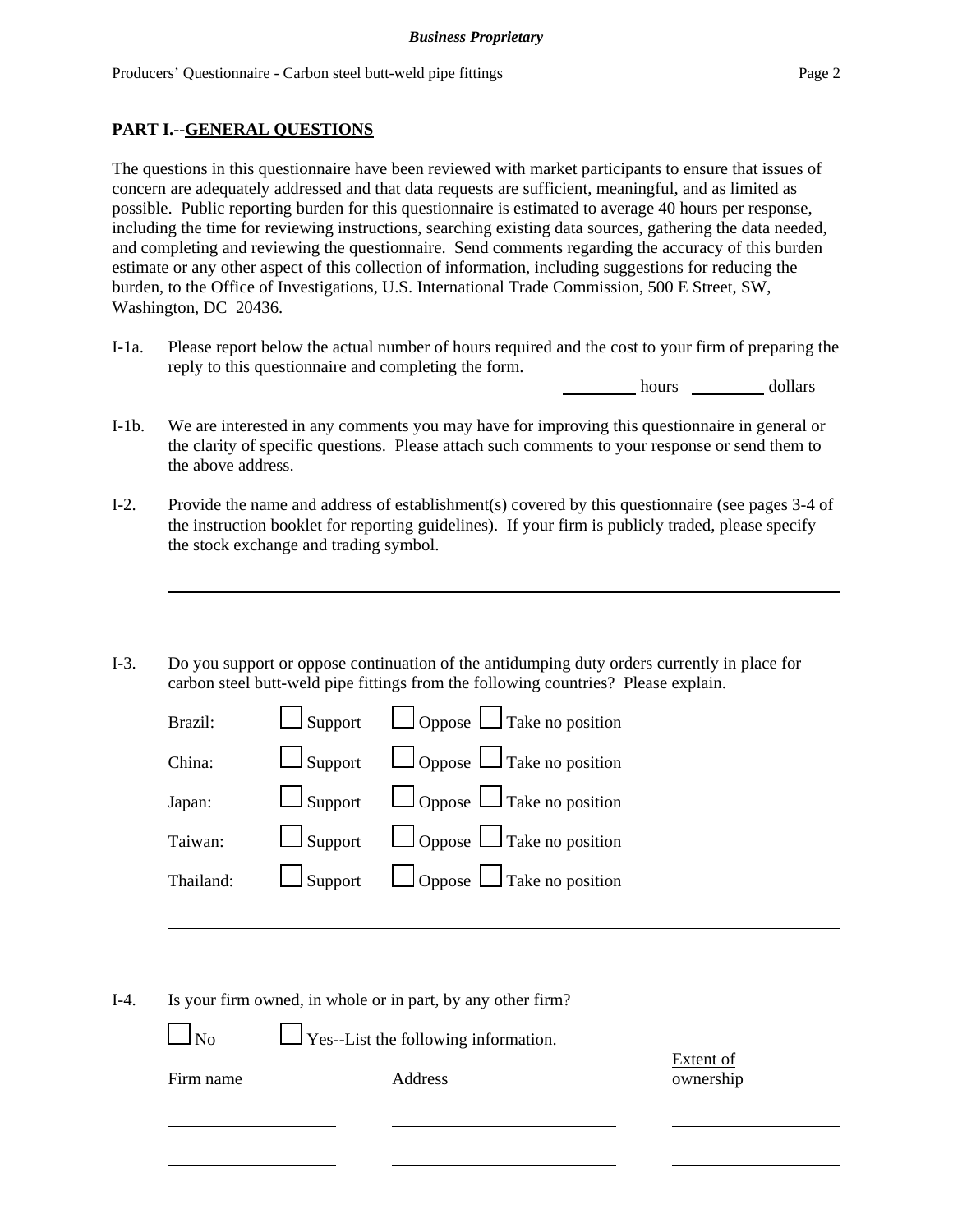#### **PART I.--GENERAL QUESTIONS--***Continued*

- I-5. Does your firm have any related firms, either domestic or foreign, which are engaged in importing carbon steel butt-weld pipe fittings from Brazil, China, Japan, Taiwan, or Thailand into the United States or which are engaged in exporting carbon steel butt-weld pipe fittings from Brazil, China, Japan, Taiwan, or Thailand to the United States?  $\Box$  No  $\Box$  Yes--List the following information. Firm name Address Address Affiliation
- I-6. Does your firm have any related firms, either domestic or foreign, which are engaged in importing carbon steel butt-weld pipe fittings from countries other than Brazil, China, Japan, Taiwan, or Thailand into the United States or which are engaged in exporting carbon steel buttweld pipe fittings from countries other than Brazil, China, Japan, Taiwan, or Thailand to the United States?

 $\Box$  No  $\Box$  Yes--List the following information.

| Does your firm have any related firms, either domestic or foreign, which are engaged in the<br>production of carbon steel butt-weld pipe fittings?<br>$\Box$ Yes--List the following information.<br>N <sub>0</sub><br>Firm name<br>Address<br>Affiliation | Country/firm name | Address | Affiliation |
|------------------------------------------------------------------------------------------------------------------------------------------------------------------------------------------------------------------------------------------------------------|-------------------|---------|-------------|
|                                                                                                                                                                                                                                                            |                   |         |             |
|                                                                                                                                                                                                                                                            |                   |         |             |
|                                                                                                                                                                                                                                                            |                   |         |             |
|                                                                                                                                                                                                                                                            |                   |         |             |
|                                                                                                                                                                                                                                                            |                   |         |             |
|                                                                                                                                                                                                                                                            |                   |         |             |
|                                                                                                                                                                                                                                                            |                   |         |             |
|                                                                                                                                                                                                                                                            |                   |         |             |
| your company or any related firm have a business plan or any internal documents that describe,<br>discuss, or analyze expected future market conditions for carbon steel butt-weld pipe fittings?                                                          |                   |         |             |

 $\Box$  No  $\Box$  Yes--Please provide the requested documents. If you are not providing the requested documents, please explain why not.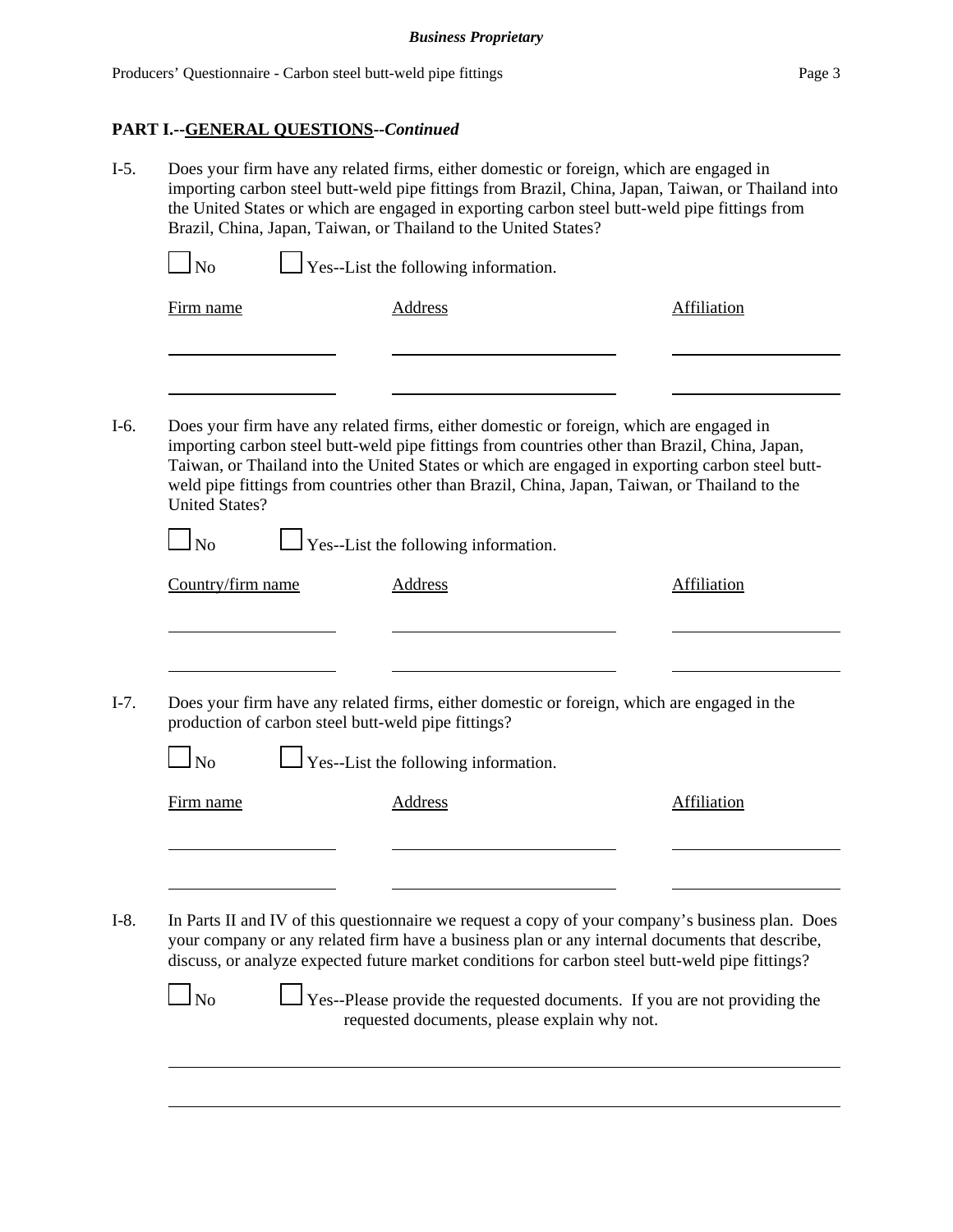# **PART II.--TRADE AND RELATED INFORMATION**

Further information on this part of the questionnaire can be obtained from Christopher J. Cassise (202-708-5408; chris.cassise@usitc.gov). **Supply all data requested on a calendar-year basis.**

II-1. Who should be contacted regarding the requested trade and related information?

| Company contact:     |                                         |                                                                                                                                                                                                                                                                                                                                                                                        |
|----------------------|-----------------------------------------|----------------------------------------------------------------------------------------------------------------------------------------------------------------------------------------------------------------------------------------------------------------------------------------------------------------------------------------------------------------------------------------|
|                      | Name and title                          |                                                                                                                                                                                                                                                                                                                                                                                        |
|                      | Phone No.                               | E-mail address                                                                                                                                                                                                                                                                                                                                                                         |
| fittings since 1999? |                                         | Has your firm experienced any plant openings, relocations, expansions, acquisitions,<br>consolidations, closures, or prolonged shutdowns because of strikes or equipment failure;<br>curtailment of production because of shortages of materials; or any other change in the character<br>of your operations or organization relating to the production of carbon steel butt-weld pipe |
| $\ln$                |                                         | Yes--Supply details as to the time, nature, and significance of such changes.                                                                                                                                                                                                                                                                                                          |
|                      |                                         |                                                                                                                                                                                                                                                                                                                                                                                        |
|                      |                                         | Does your firm anticipate any changes in the character of your operations or organization (as<br>noted above) relating to the production of carbon steel butt-weld pipe fittings in the future?                                                                                                                                                                                        |
| $\Box$ No            | 1,000 pounds) for 2005 and 2006.        | $\perp$ Yes--Supply details as to the time, nature, and significance of such<br>changes and provide underlying assumptions, along with relevant<br>portions of business plans or other supporting documentation, that<br>address this issue. Include in your response a specific projection of<br>your firm's capacity to produce carbon steel butt-weld pipe fittings (in             |
|                      |                                         |                                                                                                                                                                                                                                                                                                                                                                                        |
|                      |                                         |                                                                                                                                                                                                                                                                                                                                                                                        |
|                      | Taiwan, or Thailand were to be revoked? | Would your firm anticipate any changes in the character of your operations or organization (as<br>noted above) relating to the production of carbon steel butt-weld pipe fittings in the future if the<br>antidumping duty orders on carbon steel butt-weld pipe fittings from Brazil, China, Japan,                                                                                   |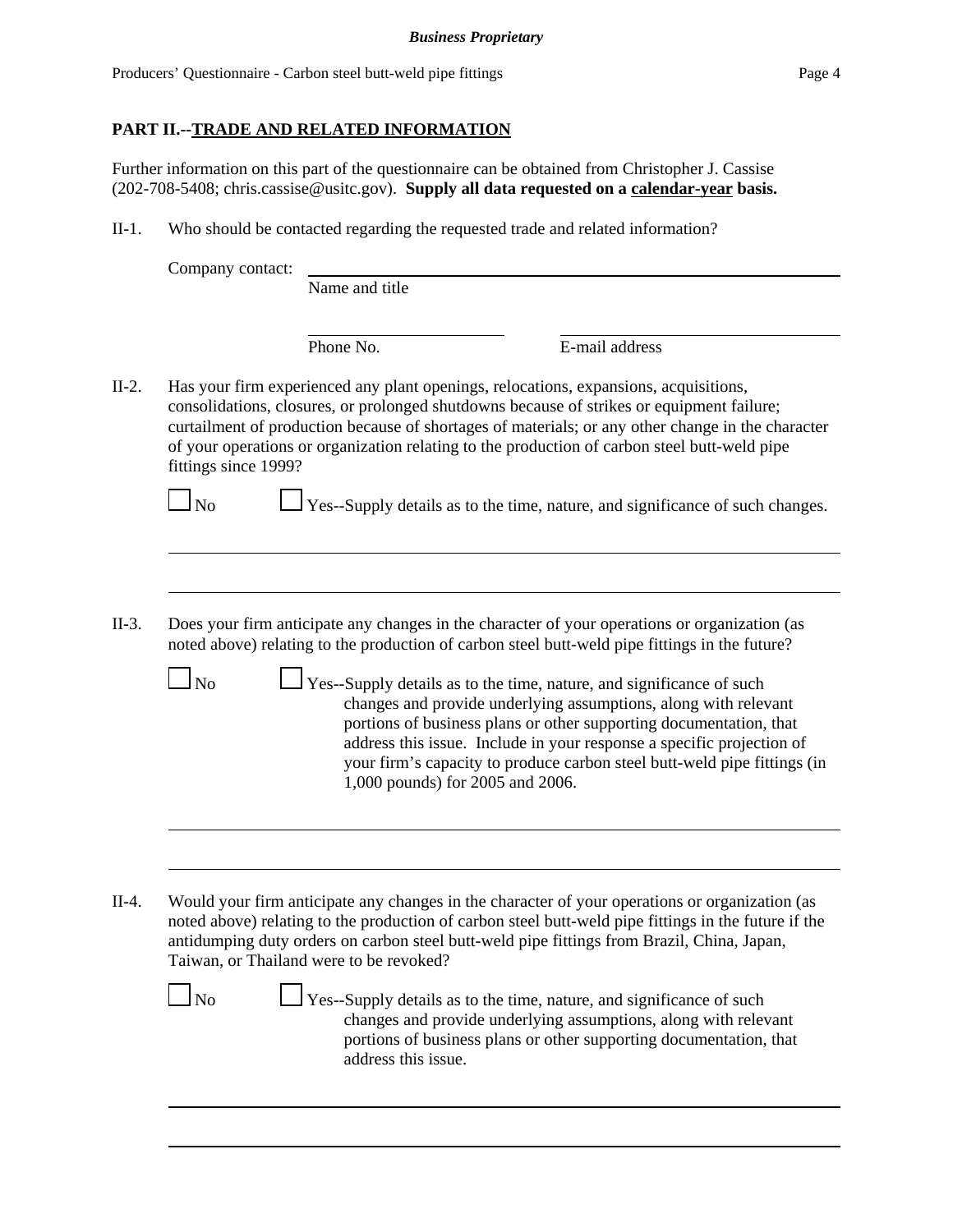II-5. Has your firm since 1999 produced, or does your firm anticipate producing in the future, other products on the same equipment and machinery used in the production of carbon steel butt-weld pipe fittings and/or using the same production and related workers employed to produce carbon steel butt-weld pipe fittings?

 $\Box$  Yes--List the following information and report your firm's combined production capacity and production of these products and carbon steel butt-weld pipe fittings in the periods indicated.

| Product | Period | Basis for allocation of capacity and<br>employment data (indicate if different) |
|---------|--------|---------------------------------------------------------------------------------|
|         |        |                                                                                 |

| (Quantity in 1,000 pounds)                   |      |      |      |      |      |      |           |      |
|----------------------------------------------|------|------|------|------|------|------|-----------|------|
|                                              |      |      |      |      |      |      | Jan.-June |      |
| <b>Item</b>                                  | 1999 | 2000 | 2001 | 2002 | 2003 | 2004 | 2004      | 2005 |
| <b>AVERAGE PRODUCTION</b><br><b>CAPACITY</b> |      |      |      |      |      |      |           |      |
| <b>PRODUCTION</b>                            |      |      |      |      |      |      |           |      |

- II-6. Please describe the constraint(s) that set the limit(s) on your production capacity.
- II-7. Is your firm able to switch production between carbon steel butt-weld pipe fittings and other products in response to a relative change in the price of carbon steel butt-weld pipe fittings vis-avis the price of other products, using the same equipment and labor?

 $\Box$  No  $\Box$  Yes--Please identify the other products, the approximate time and cost involved in switching, and the minimum relative price change required for your firm to switch production to or from carbon steel butt-weld pipe fittings.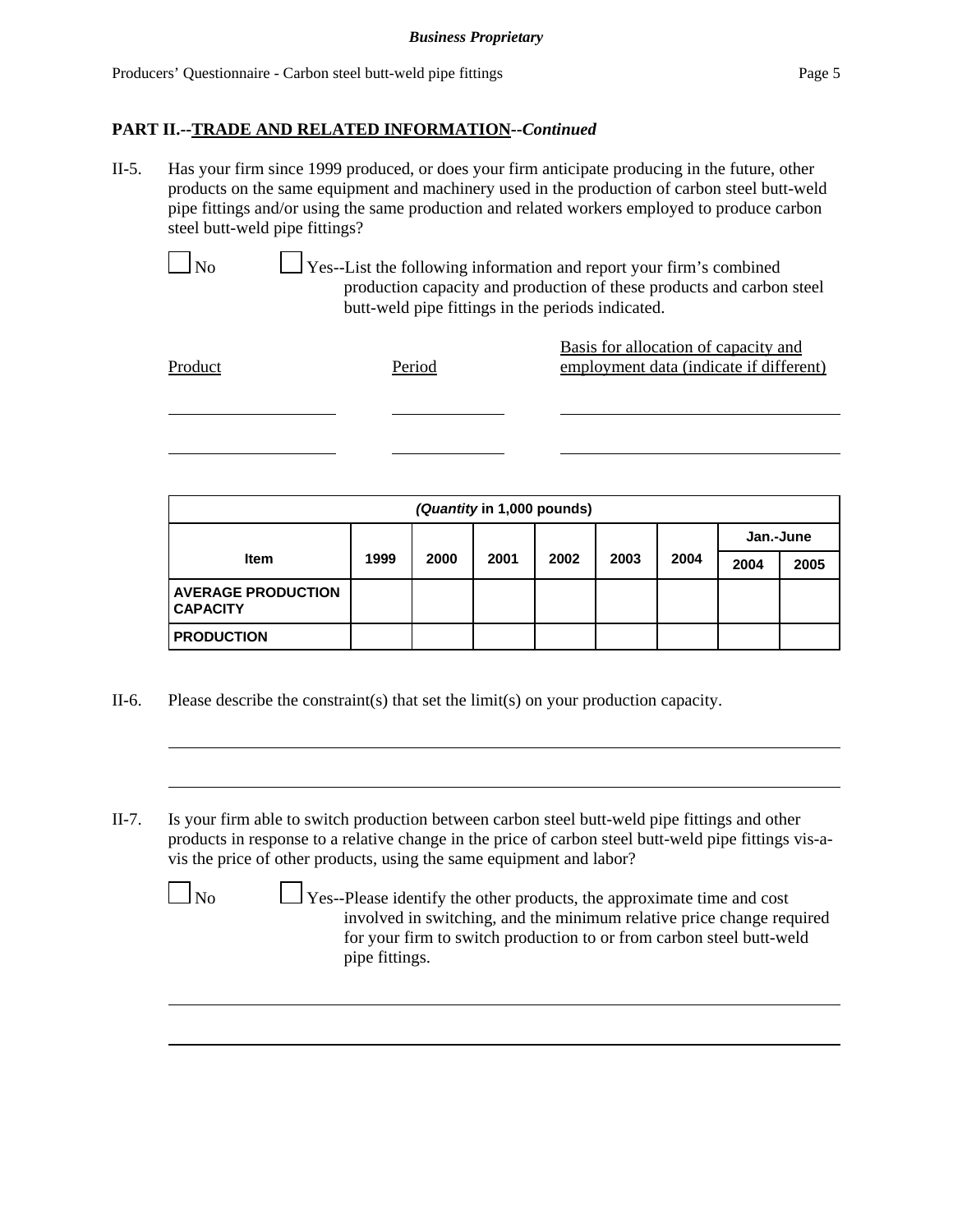II-8a. Report your firm's production capacity, production, shipments, inventories, and employment related to the production of carbon steel butt-weld pipe fittings in your U.S. establishment(s) during the specified periods. (See definitions in the instruction booklet.)

|                                                                                                                                                                                                                                                                                                              | (Quantity in 1,000 pounds, value in \$1,000) |      |      |      |      |      |
|--------------------------------------------------------------------------------------------------------------------------------------------------------------------------------------------------------------------------------------------------------------------------------------------------------------|----------------------------------------------|------|------|------|------|------|
| <b>Item</b>                                                                                                                                                                                                                                                                                                  | 1999                                         | 2000 | 2001 | 2002 | 2003 | 2004 |
| <b>AVERAGE PRODUCTION CAPACITY<sup>1</sup></b> (quantity)                                                                                                                                                                                                                                                    |                                              |      |      |      |      |      |
| <b>BEGINNING-OF-PERIOD INVENTORIES (quantity)</b>                                                                                                                                                                                                                                                            |                                              |      |      |      |      |      |
| <b>PRODUCTION</b> (quantity)                                                                                                                                                                                                                                                                                 |                                              |      |      |      |      |      |
| <b>U.S. SHIPMENTS:</b>                                                                                                                                                                                                                                                                                       |                                              |      |      |      |      |      |
| <b>Commercial shipments:</b>                                                                                                                                                                                                                                                                                 |                                              |      |      |      |      |      |
| Quantity of commercial shipments                                                                                                                                                                                                                                                                             |                                              |      |      |      |      |      |
| Value of commercial shipments                                                                                                                                                                                                                                                                                |                                              |      |      |      |      |      |
| Internal consumption:                                                                                                                                                                                                                                                                                        |                                              |      |      |      |      |      |
| Quantity of internal consumption                                                                                                                                                                                                                                                                             |                                              |      |      |      |      |      |
| Value <sup>2</sup> of internal consumption                                                                                                                                                                                                                                                                   |                                              |      |      |      |      |      |
| Transfers to related firms:                                                                                                                                                                                                                                                                                  |                                              |      |      |      |      |      |
| Quantity of transfers to related firms                                                                                                                                                                                                                                                                       |                                              |      |      |      |      |      |
| Value <sup>2</sup> of transfers to related firms                                                                                                                                                                                                                                                             |                                              |      |      |      |      |      |
| <b>EXPORT SHIPMENTS:3</b>                                                                                                                                                                                                                                                                                    |                                              |      |      |      |      |      |
| Quantity of export shipments                                                                                                                                                                                                                                                                                 |                                              |      |      |      |      |      |
| Value of export shipments                                                                                                                                                                                                                                                                                    |                                              |      |      |      |      |      |
| END-OF-PERIOD INVENTORIES <sup>4</sup> (quantity)                                                                                                                                                                                                                                                            |                                              |      |      |      |      |      |
| <b>U.S. SHIPMENTS TO DISTRIBUTORS (quantity)</b>                                                                                                                                                                                                                                                             |                                              |      |      |      |      |      |
| <b>U.S. SHIPMENTS TO END USERS (quantity)</b>                                                                                                                                                                                                                                                                |                                              |      |      |      |      |      |
| <b>AVERAGE NUMBER OF PRWs</b>                                                                                                                                                                                                                                                                                |                                              |      |      |      |      |      |
| <b>HOURS WORKED BY PRWs (1,000 hours)</b>                                                                                                                                                                                                                                                                    |                                              |      |      |      |      |      |
| <b>WAGES PAID TO PRWs (value)</b>                                                                                                                                                                                                                                                                            |                                              |      |      |      |      |      |
| $1$ The production capacity (see definitions in instruction booklet) reported is based on operating hours per week,<br>weeks per year. Please describe the methodology used to calculate production capacity, and explain any changes in<br>reported capacity (use additional pages as necessary).           |                                              |      |      |      |      |      |
| <sup>2</sup> Internal consumption and transfers to related firms must be valued at fair market value. In the event that you use a<br>different basis for valuing these transactions, please specify that basis (e.g., cost, cost plus, etc.) and provide value data<br>using that basis for 1999-2004 below: |                                              |      |      |      |      |      |

3 Identify your principal export markets: .

4 Reconciliation of data.--Please note that the **quantities** reported above should reconcile as follows: beginning-of-period inventories, plus production, less total shipments, equals end-of-period inventories. Do the data reported reconcile?

Yes **L** No--Please explain: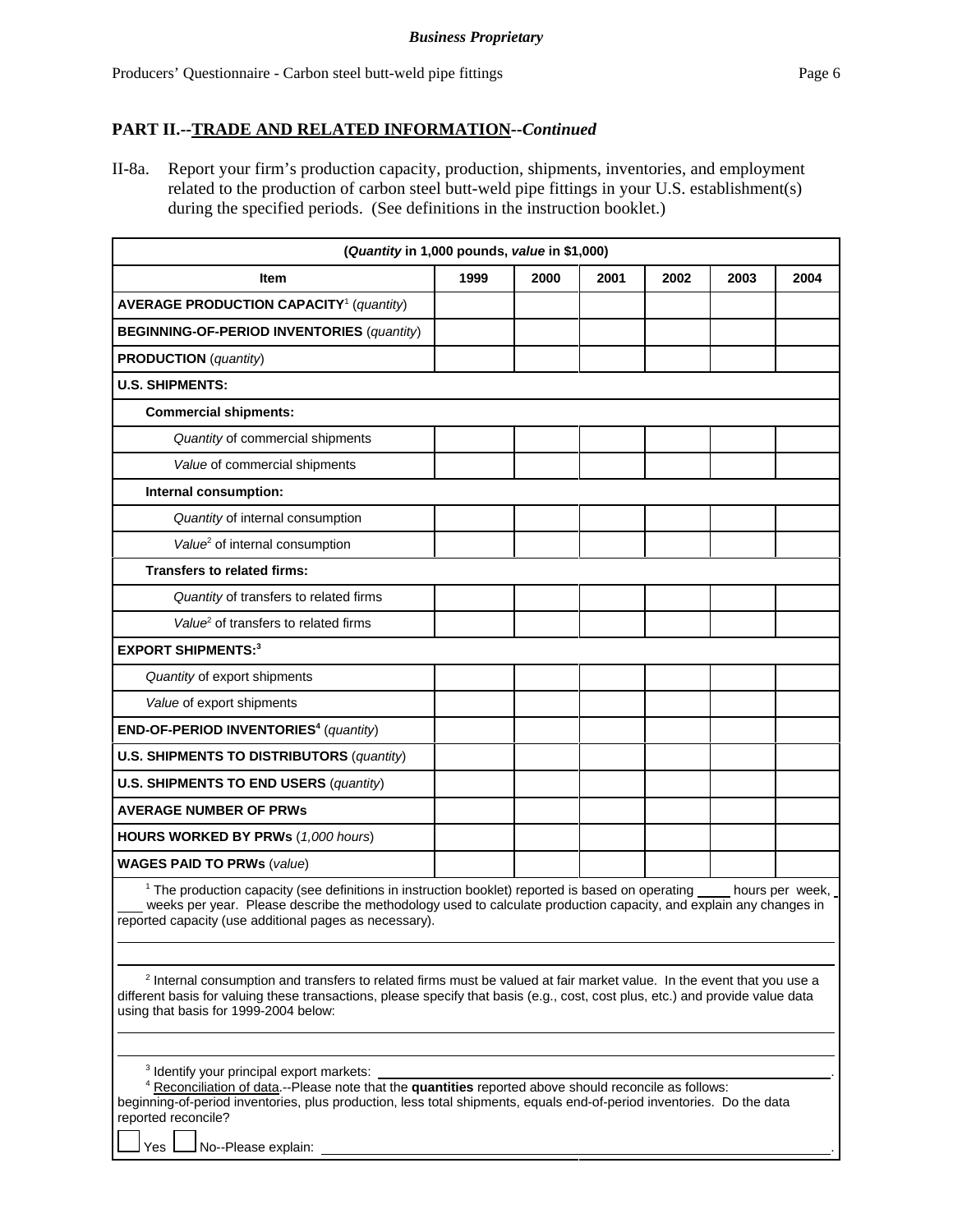II-8b. Report your firm's production capacity, production, shipments, inventories, and employment related to the production of carbon steel butt-weld pipe fittings in your U.S. establishment(s) during the specified periods. (See definitions in the instruction booklet.)

| (Quantity in 1,000 pounds, value in \$1,000)                                                                                                                                                                                                                                                                                   |                   |                   |  |  |
|--------------------------------------------------------------------------------------------------------------------------------------------------------------------------------------------------------------------------------------------------------------------------------------------------------------------------------|-------------------|-------------------|--|--|
| <b>Item</b>                                                                                                                                                                                                                                                                                                                    | January-June 2004 | January-June 2005 |  |  |
| <b>AVERAGE PRODUCTION CAPACITY<sup>1</sup> (quantity)</b>                                                                                                                                                                                                                                                                      |                   |                   |  |  |
| <b>BEGINNING-OF-PERIOD INVENTORIES (quantity)</b>                                                                                                                                                                                                                                                                              |                   |                   |  |  |
| <b>PRODUCTION</b> (quantity)                                                                                                                                                                                                                                                                                                   |                   |                   |  |  |
| <b>U.S. SHIPMENTS:</b>                                                                                                                                                                                                                                                                                                         |                   |                   |  |  |
| <b>Commercial shipments:</b>                                                                                                                                                                                                                                                                                                   |                   |                   |  |  |
| Quantity of commercial shipments                                                                                                                                                                                                                                                                                               |                   |                   |  |  |
| Value of commercial shipments                                                                                                                                                                                                                                                                                                  |                   |                   |  |  |
| Internal consumption:                                                                                                                                                                                                                                                                                                          |                   |                   |  |  |
| Quantity of internal consumption                                                                                                                                                                                                                                                                                               |                   |                   |  |  |
| Value <sup>2</sup> of internal consumption                                                                                                                                                                                                                                                                                     |                   |                   |  |  |
| <b>Transfers to related firms:</b>                                                                                                                                                                                                                                                                                             |                   |                   |  |  |
| Quantity of transfers to related firms                                                                                                                                                                                                                                                                                         |                   |                   |  |  |
| Value <sup>2</sup> of transfers to related firms                                                                                                                                                                                                                                                                               |                   |                   |  |  |
| <b>EXPORT SHIPMENTS:3</b>                                                                                                                                                                                                                                                                                                      |                   |                   |  |  |
| Quantity of export shipments                                                                                                                                                                                                                                                                                                   |                   |                   |  |  |
| Value of export shipments                                                                                                                                                                                                                                                                                                      |                   |                   |  |  |
| END-OF-PERIOD INVENTORIES <sup>4</sup> (quantity)                                                                                                                                                                                                                                                                              |                   |                   |  |  |
| <b>U.S. SHIPMENTS TO DISTRIBUTORS (quantity)</b>                                                                                                                                                                                                                                                                               |                   |                   |  |  |
| <b>U.S. SHIPMENTS TO END USERS (quantity)</b>                                                                                                                                                                                                                                                                                  |                   |                   |  |  |
| <b>AVERAGE NUMBER OF PRWS</b>                                                                                                                                                                                                                                                                                                  |                   |                   |  |  |
| <b>HOURS WORKED BY PRWs (1,000 hours)</b>                                                                                                                                                                                                                                                                                      |                   |                   |  |  |
| <b>WAGES PAID TO PRWs (value)</b>                                                                                                                                                                                                                                                                                              |                   |                   |  |  |
| <sup>1</sup> The production capacity (see definitions in instruction booklet) reported is based on operating hours per week,<br>weeks per year. Please describe the methodology used to calculate production capacity, and explain any changes in<br>reported capacity (use additional pages as necessary).                    |                   |                   |  |  |
| <sup>2</sup> Internal consumption and transfers to related firms must be valued at fair market value. In the event that you use a<br>different basis for valuing these transactions, please specify that basis (e.g., cost, cost plus, etc.) and provide value data<br>using that basis for January-March 2004 and 2005 below: |                   |                   |  |  |
|                                                                                                                                                                                                                                                                                                                                |                   |                   |  |  |

3 Identify your principal export markets: .

| 4 Reconciliation of data.--Please note that the quantities reported above should reconcile as follows:                |  |
|-----------------------------------------------------------------------------------------------------------------------|--|
| beginning-of-period inventories, plus production, less total shipments, equals end-of-period inventories. Do the data |  |
| reported reconcile?                                                                                                   |  |

Yes  $\Box$  No--Please explain: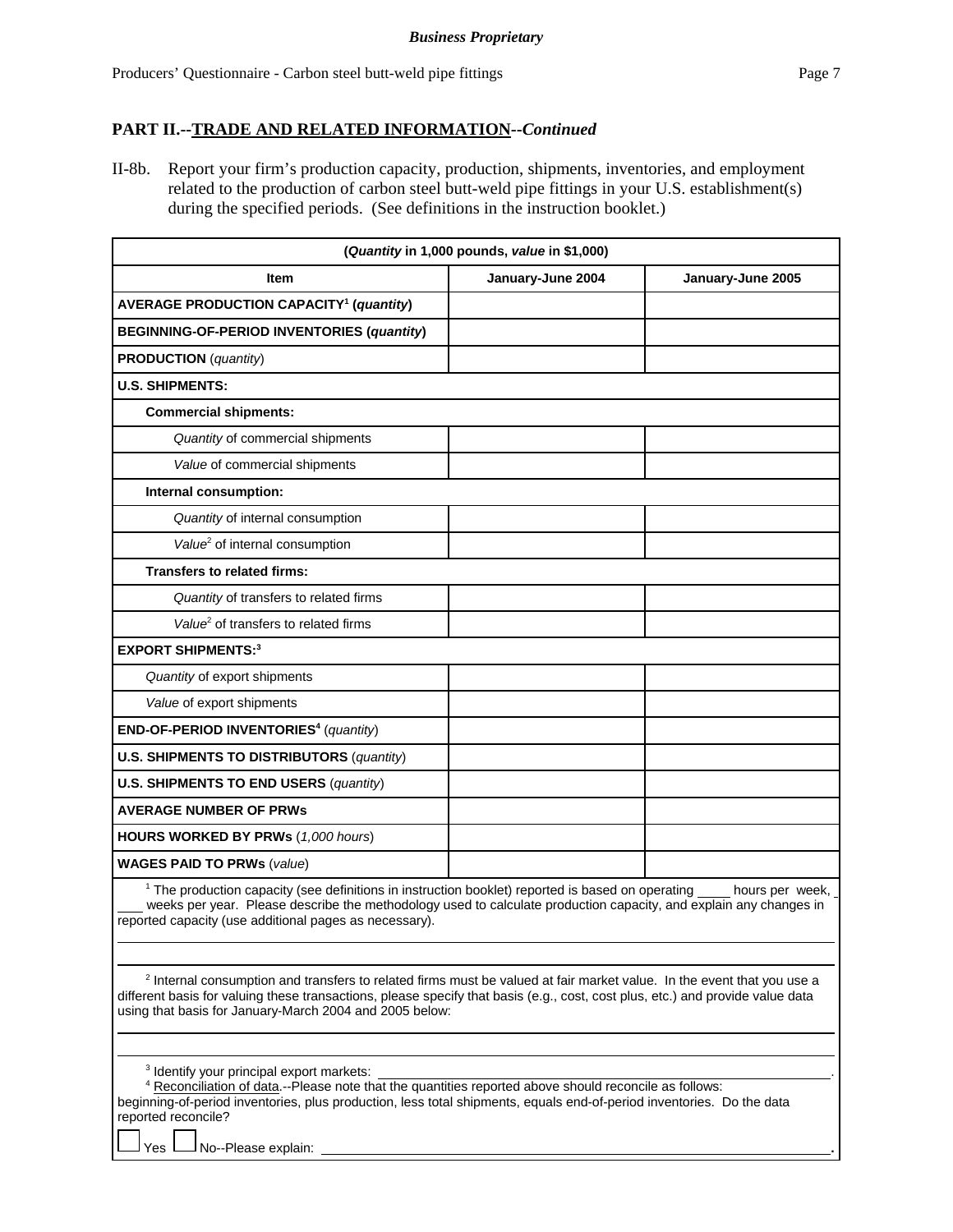II-9. If you reported transfers to related firms in question II-8, please indicate the nature of the relationship between your firm and the related firms (e.g., joint venture, wholly owned subsidiary), whether the transfers were priced at market value or by a non-market formula, whether your firm retained marketing rights to all transfers, and whether the related firms also processed inputs from sources other than your firm.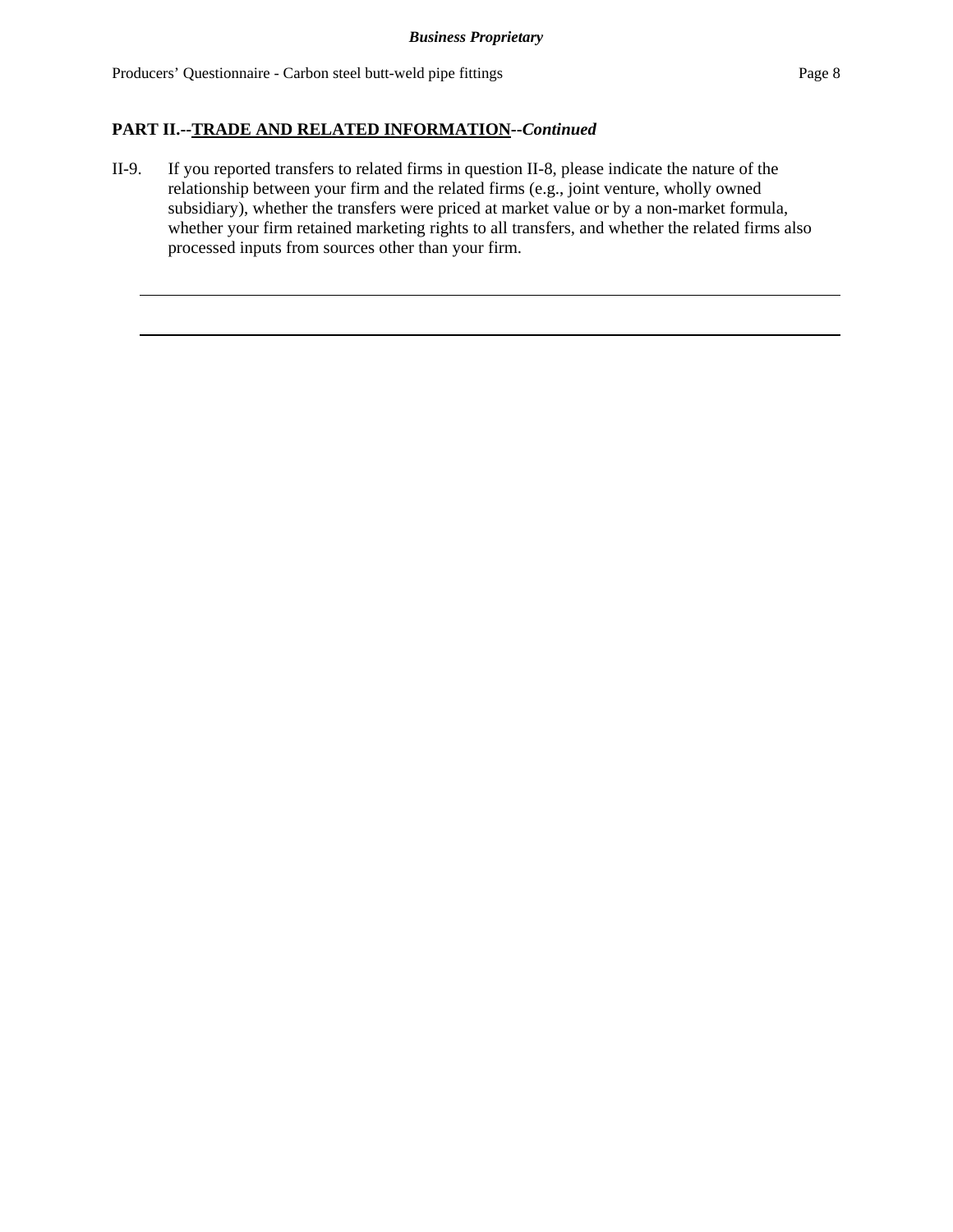II-10. Other than direct imports, has your firm otherwise purchased carbon steel butt-weld pipe fittings since January 1, 1999? (See definitions in the instruction booklet.)

 $\Box$  Yes--Report such purchases below for the specified periods.<sup>1</sup>

| (Quantity in 1,000 pounds, value in \$1,000)                                                                                                                                        |      |      |      |      |      |      |           |      |
|-------------------------------------------------------------------------------------------------------------------------------------------------------------------------------------|------|------|------|------|------|------|-----------|------|
|                                                                                                                                                                                     |      |      |      |      |      |      | Jan.-June |      |
| Item                                                                                                                                                                                | 1999 | 2000 | 2001 | 2002 | 2003 | 2004 | 2004      | 2005 |
| PURCHASES FROM U.S. IMPORTERS <sup>2</sup> OF PRODUCT FROM--                                                                                                                        |      |      |      |      |      |      |           |      |
| <b>BRAZIL:</b>                                                                                                                                                                      |      |      |      |      |      |      |           |      |
| Quantity                                                                                                                                                                            |      |      |      |      |      |      |           |      |
| Value                                                                                                                                                                               |      |      |      |      |      |      |           |      |
| <b>CHINA:</b>                                                                                                                                                                       |      |      |      |      |      |      |           |      |
| Quantity                                                                                                                                                                            |      |      |      |      |      |      |           |      |
| Value                                                                                                                                                                               |      |      |      |      |      |      |           |      |
| JAPAN:                                                                                                                                                                              |      |      |      |      |      |      |           |      |
| Quantity                                                                                                                                                                            |      |      |      |      |      |      |           |      |
| Value                                                                                                                                                                               |      |      |      |      |      |      |           |      |
| TAIWAN:                                                                                                                                                                             |      |      |      |      |      |      |           |      |
| Quantity                                                                                                                                                                            |      |      |      |      |      |      |           |      |
| Value                                                                                                                                                                               |      |      |      |      |      |      |           |      |
| <b>THAILAND:</b>                                                                                                                                                                    |      |      |      |      |      |      |           |      |
| Quantity                                                                                                                                                                            |      |      |      |      |      |      |           |      |
| Value                                                                                                                                                                               |      |      |      |      |      |      |           |      |
| ALL OTHER COUNTRIES:                                                                                                                                                                |      |      |      |      |      |      |           |      |
| Quantity                                                                                                                                                                            |      |      |      |      |      |      |           |      |
| Value                                                                                                                                                                               |      |      |      |      |      |      |           |      |
| PURCHASES FROM DOMESTIC PRODUCERS:2                                                                                                                                                 |      |      |      |      |      |      |           |      |
| Quantity                                                                                                                                                                            |      |      |      |      |      |      |           |      |
| Value                                                                                                                                                                               |      |      |      |      |      |      |           |      |
| PURCHASES FROM OTHER SOURCES:2                                                                                                                                                      |      |      |      |      |      |      |           |      |
| Quantity                                                                                                                                                                            |      |      |      |      |      |      |           |      |
| Value                                                                                                                                                                               |      |      |      |      |      |      |           |      |
| <sup>1</sup> Please indicate your reasons for purchasing this product. If your reasons differ by source, please elaborate.                                                          |      |      |      |      |      |      |           |      |
|                                                                                                                                                                                     |      |      |      |      |      |      |           |      |
| <sup>2</sup> Please list the name of the firm(s) from which you purchased this product. If your suppliers differ by source, please identify<br>the source for each listed supplier. |      |      |      |      |      |      |           |      |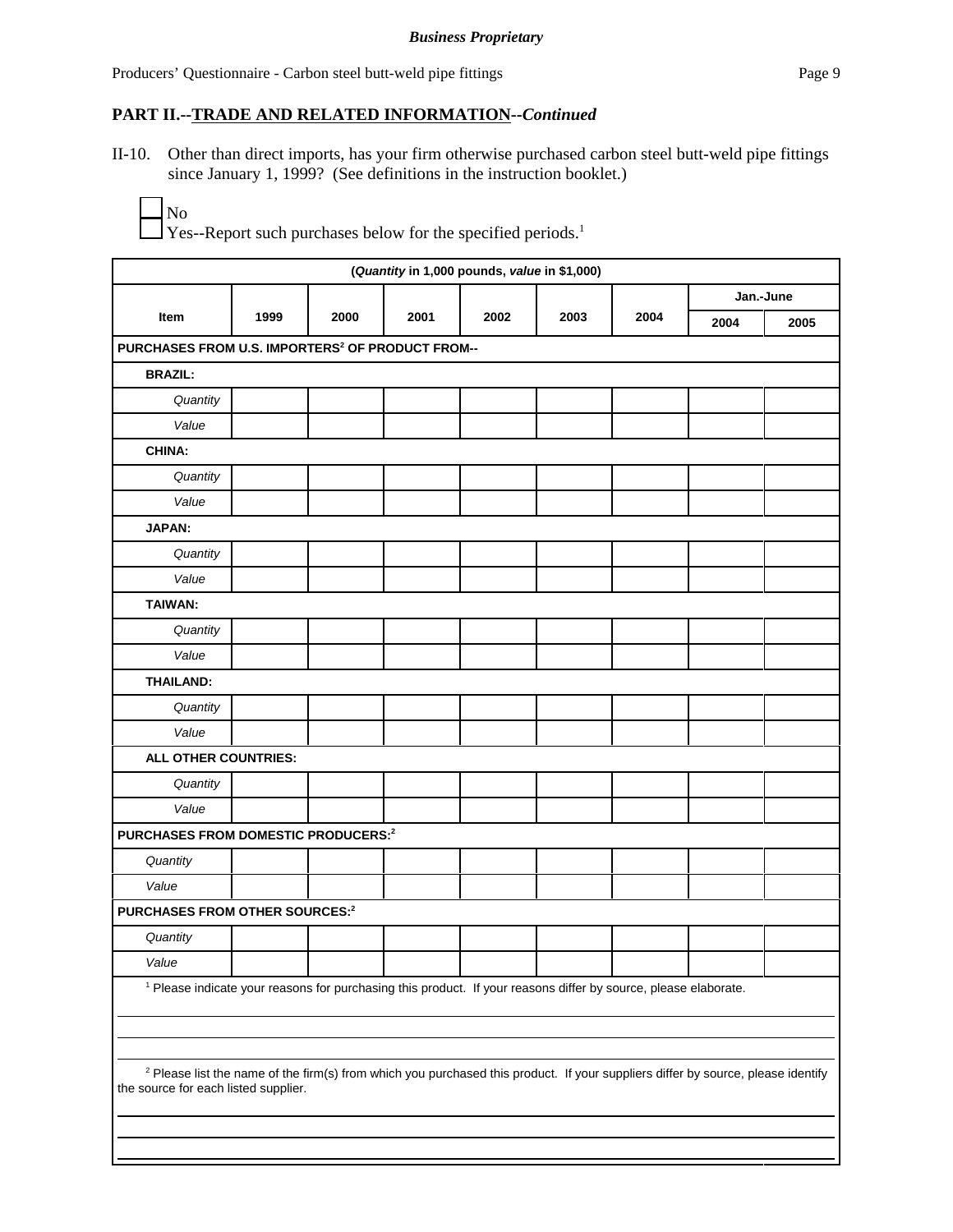Producers' Questionnaire - Carbon steel butt-weld pipe fittings Page 10

## **PART II.--TRADE AND RELATED INFORMATION--***Continued*

II-11. Since January 1, 1999, has your firm been involved in a toll agreement (see definition in the instruction booklet) regarding the production of carbon steel butt-weld pipe fittings?

|  | $\Box$ No $\Box$ Yes--Name firm(s):                                                               |
|--|---------------------------------------------------------------------------------------------------|
|  | II-12. Does your firm produce carbon steel butt-weld pipe fittings in a foreign trade zone (FTZ)? |
|  |                                                                                                   |
|  | II-13. Since 1999, has your firm imported carbon steel butt-weld pipe fittings?                   |
|  | $\Box_{\text{No}}$ $\Box_{\text{Yes-COMPLETE AND RETURN THE ENCLOSED IMPORTERS'}}$                |
|  | <b>QUESTIONNAIRE</b>                                                                              |

II-14. Describe the significance of the existing antidumping duty orders covering imports of carbon steel butt-weld pipe fittings from Brazil, China, Japan, Taiwan, and Thailand in terms of its effect on your firm's production capacity, production, U.S. shipments, inventories, purchases, employment, revenues, costs, profits, cash flow, capital expenditures, research and development expenditures, and asset values. You may wish to compare your firm's operations before and after the imposition of the order.

II-15. Would your firm anticipate any changes in its production capacity, production, U.S. shipments, inventories, purchases, employment, revenues, costs, profits, cash flow, capital expenditures, research and development expenditures, or asset values relating to the production of carbon steel butt-weld pipe fittings in the future if the antidumping duty orders on carbon steel butt-weld pipe fittings from Brazil, China, Japan, Taiwan, and Thailand were to be revoked?  $\Box$  No  $\Box$  Yes--Supply details as to the time, nature, and significance of such changes and provide underlying assumptions, along with relevant portions of business plans or other supporting documentation, for any trends or projections you may provide.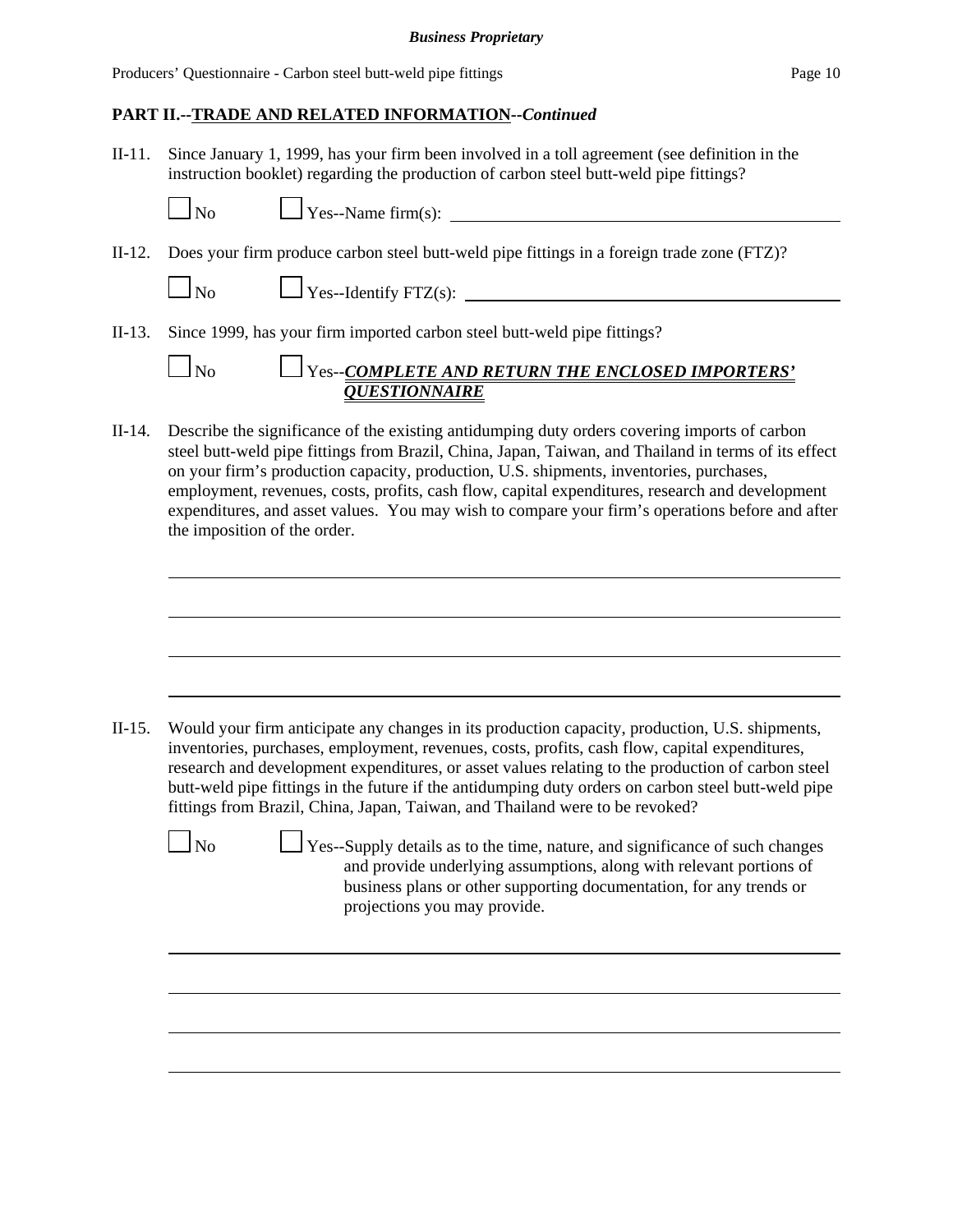## **PART III.--FINANCIAL INFORMATION**

Address questions on this part of the questionnaire to David Boyland (202-708-4725 or david.boyland@usitc.gov).

III-1. Identify the individual who prepared or has knowledge of the requested financial information.

|  | Company contact: |
|--|------------------|
|  |                  |

| naci. | Name and title |                     |
|-------|----------------|---------------------|
|       | Phone No.      | Fax No.             |
|       | E-mail address | Company web address |

III-2. Briefly describe your financial accounting system.

- A. When does your fiscal year end (month and day)? If your fiscal year changed during the period examined, explain below:
- B.1. Describe the lowest level of operations (e.g., plant, division, company-wide) for which financial statements are prepared that include subject merchandise:
	- 2. Does your firm prepare profit/loss statements for the subject merchandise: Yes\_\_\_No\_\_\_\_
	- 3. How often did your firm (or parent company) prepare financial statements (including annual reports, 10Ks)? Please check relevant items below. Audited \_\_\_\_\_ unaudited \_\_\_\_\_ annual reports \_\_\_\_\_ 10Ks \_\_\_\_\_ 10Qs \_\_\_\_ Monthly quarterly semi-annually annually
	- 4. Accounting basis: GAAP cash tax other comprehensive (specify)

*Note: The Commission may request that your company submit copies of its financial statements, including internal profit-and-loss statements for the division or product group that includes carbon steel butt-weld pipe fittings, as well as those statements and worksheets used to compile data for your firm's questionnaire response.*

- III-3. Briefly describe your cost accounting system (e.g., standard cost, job order cost, etc.).
- III-4. Briefly describe your allocation basis, if any, for COGS, SG&A, and interest expense and other income and expenses.
- III-5. Other products.--Please list any other products you produced in the facilities in which you produced carbon steel butt-weld pipe fittings, and provide the share of net sales accounted for by these other products in your most recent fiscal year:

**Product(s)** Share of sales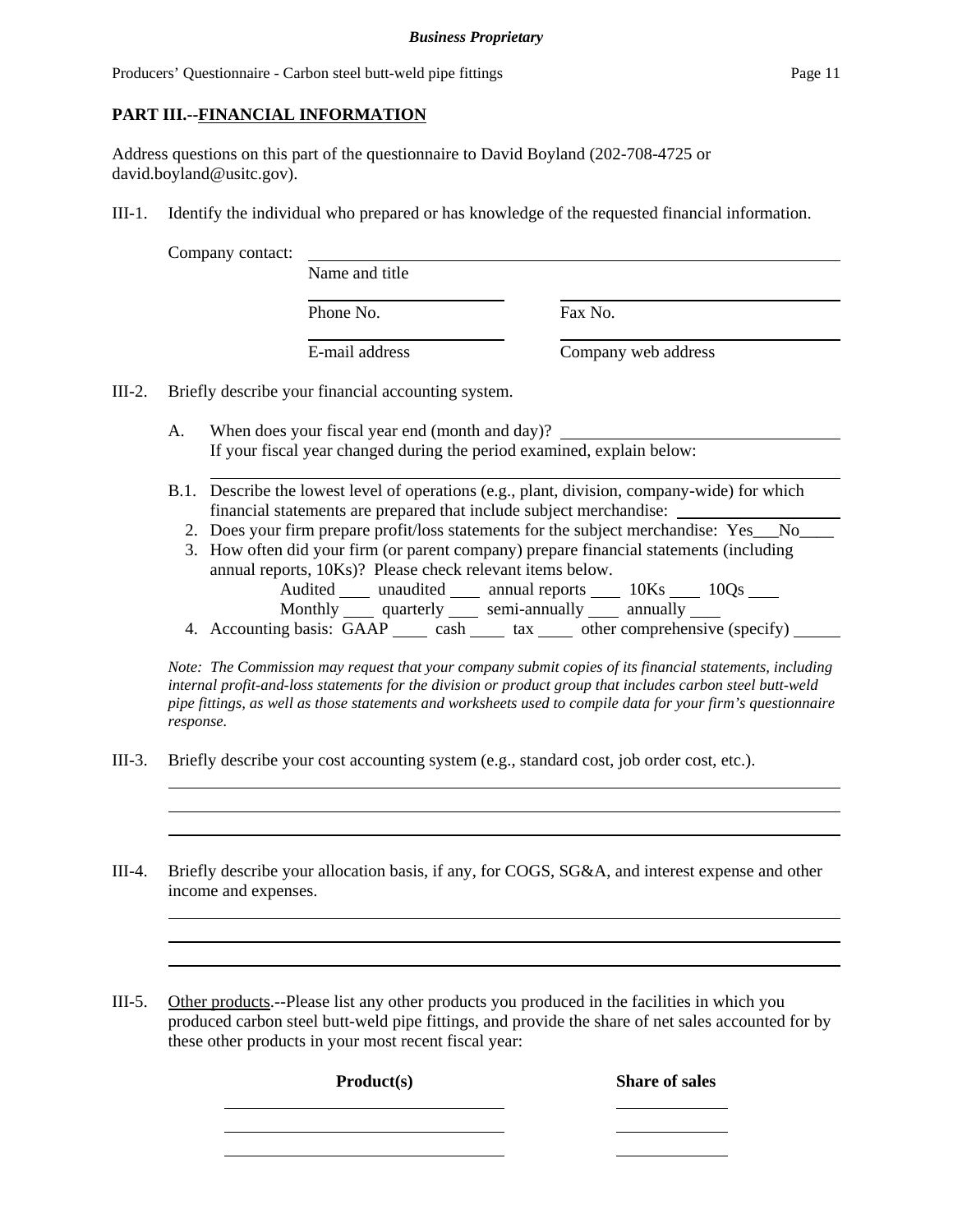III-6a. *Operations on carbon steel butt-weld pipe fittings.*--Report the revenue and related cost information requested below on the carbon steel butt-weld pipe fittings operations of your U.S. establishment(s).<sup>1</sup> Do not report resales of product. Note that internal consumption and transfers to related firms must be valued at fair market value and purchases from related firms must be at cost. Provide data for your six most recently completed fiscal years in chronological order from left to right, and for the specified interim periods. If your firm was involved in tolling operations (either as the toller or as the tollee) please contact David Boyland at (202) 708-4725 before completing this section of the questionnaire.

| (Quantity in 1,000 pounds, value in \$1,000)                                                                                                                                                                                                                                                                                                                                                                                                                               |  |  |  |
|----------------------------------------------------------------------------------------------------------------------------------------------------------------------------------------------------------------------------------------------------------------------------------------------------------------------------------------------------------------------------------------------------------------------------------------------------------------------------|--|--|--|
| ltem                                                                                                                                                                                                                                                                                                                                                                                                                                                                       |  |  |  |
| Net sales quantities: <sup>2</sup>                                                                                                                                                                                                                                                                                                                                                                                                                                         |  |  |  |
| Commercial sales                                                                                                                                                                                                                                                                                                                                                                                                                                                           |  |  |  |
| Internal consumption                                                                                                                                                                                                                                                                                                                                                                                                                                                       |  |  |  |
| Transfers to related firms                                                                                                                                                                                                                                                                                                                                                                                                                                                 |  |  |  |
| Total net sales quantities                                                                                                                                                                                                                                                                                                                                                                                                                                                 |  |  |  |
| Net sales values: <sup>2</sup>                                                                                                                                                                                                                                                                                                                                                                                                                                             |  |  |  |
| Commercial sales                                                                                                                                                                                                                                                                                                                                                                                                                                                           |  |  |  |
| Internal consumption                                                                                                                                                                                                                                                                                                                                                                                                                                                       |  |  |  |
| Transfers to related firms                                                                                                                                                                                                                                                                                                                                                                                                                                                 |  |  |  |
| Total net sales values                                                                                                                                                                                                                                                                                                                                                                                                                                                     |  |  |  |
| Cost of goods sold (including internal consumption and transfers to related firms):                                                                                                                                                                                                                                                                                                                                                                                        |  |  |  |
| Raw materials                                                                                                                                                                                                                                                                                                                                                                                                                                                              |  |  |  |
| Direct labor                                                                                                                                                                                                                                                                                                                                                                                                                                                               |  |  |  |
| Other factory costs                                                                                                                                                                                                                                                                                                                                                                                                                                                        |  |  |  |
| Total cost of goods sold                                                                                                                                                                                                                                                                                                                                                                                                                                                   |  |  |  |
| Gross profit or (loss)                                                                                                                                                                                                                                                                                                                                                                                                                                                     |  |  |  |
| Selling, general, and administrative (SG&A) expenses:                                                                                                                                                                                                                                                                                                                                                                                                                      |  |  |  |
| Selling expenses                                                                                                                                                                                                                                                                                                                                                                                                                                                           |  |  |  |
| General and administrative expenses                                                                                                                                                                                                                                                                                                                                                                                                                                        |  |  |  |
| Total SG&A expenses                                                                                                                                                                                                                                                                                                                                                                                                                                                        |  |  |  |
| <b>Operating income or (loss)</b>                                                                                                                                                                                                                                                                                                                                                                                                                                          |  |  |  |
| Other income and expenses:                                                                                                                                                                                                                                                                                                                                                                                                                                                 |  |  |  |
| Interest expense                                                                                                                                                                                                                                                                                                                                                                                                                                                           |  |  |  |
| All other expense items                                                                                                                                                                                                                                                                                                                                                                                                                                                    |  |  |  |
| Continued Dumping and Subsidy Offset Act funds<br>received <sup>3</sup>                                                                                                                                                                                                                                                                                                                                                                                                    |  |  |  |
| All other income items                                                                                                                                                                                                                                                                                                                                                                                                                                                     |  |  |  |
| All other income or expenses, net                                                                                                                                                                                                                                                                                                                                                                                                                                          |  |  |  |
| Net income or (loss) before income taxes                                                                                                                                                                                                                                                                                                                                                                                                                                   |  |  |  |
| Depreciation/amortization included above                                                                                                                                                                                                                                                                                                                                                                                                                                   |  |  |  |
| <sup>1</sup> Include only sales (whether domestic or export) and costs related to your U.S. manufacturing operations.<br><sup>2</sup> Less discounts, returns, allowances, and prepaid freight. The quantities and values should approximate the co<br>shipment quantities and values reported in Part II of this questionnaire.<br><sup>3</sup> Please report funds received under this act in the period(s) in which they were received. Do not report these funds as an |  |  |  |

offset to operating expenses.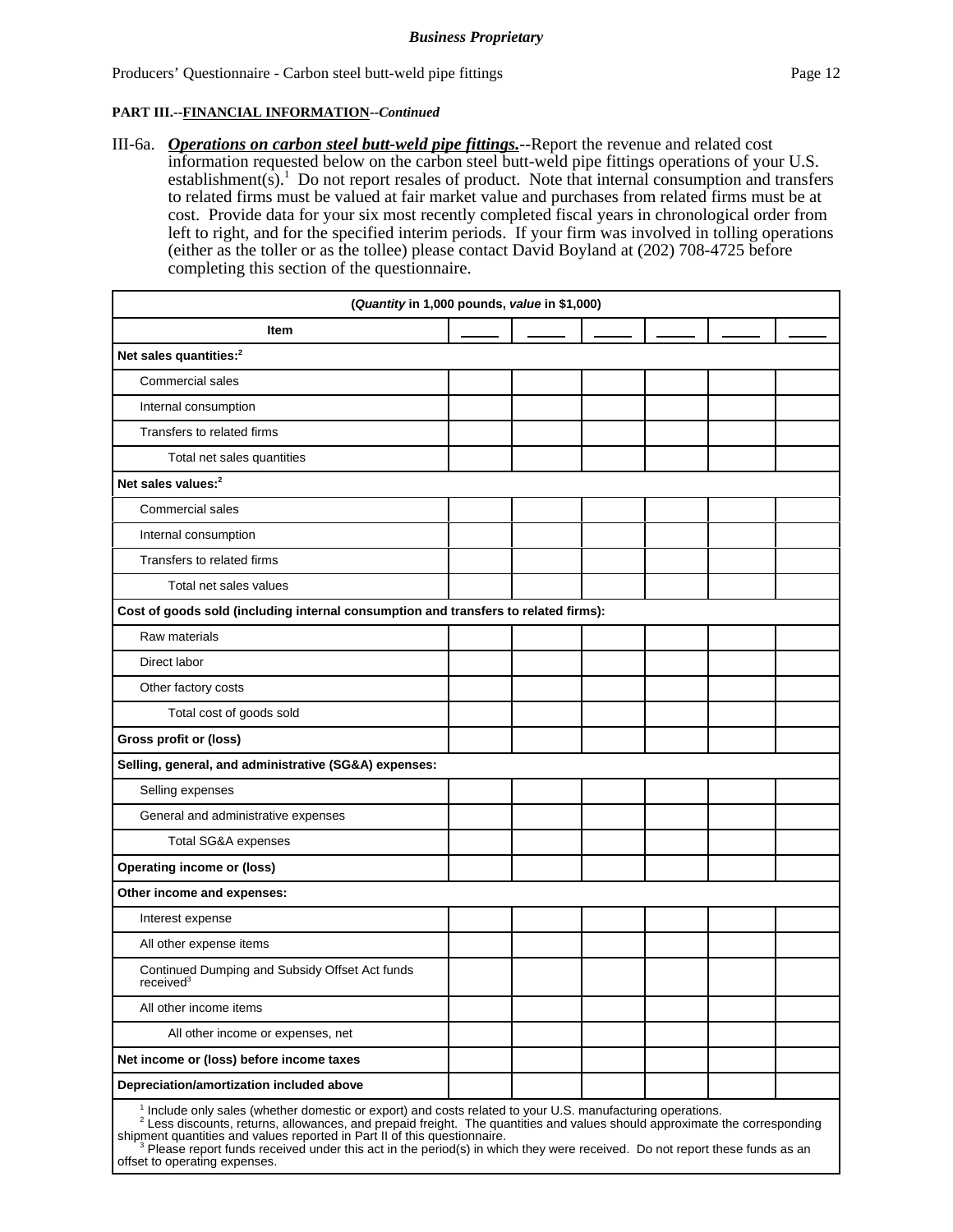III-6b. *Operations on carbon steel butt-weld pipe fittings.*--Report the revenue and related cost information requested below on the carbon steel butt-weld pipe fittings operations of your U.S. establishment(s).<sup>1</sup> Do not report resales of product. Note that internal consumption and transfers to related firms must be valued at fair market value and purchases from related firms must be at cost. Provide data for the specified interim periods. If your firm was involved in tolling operations (either as the toller or as the tollee) please contact David Boyland at (202) 708-4725 before completing this section of the questionnaire.

| (Quantity in 1,000 pounds, value in \$1,000)                                                                                                                                                                                                                                                                                       |                   |                   |  |  |
|------------------------------------------------------------------------------------------------------------------------------------------------------------------------------------------------------------------------------------------------------------------------------------------------------------------------------------|-------------------|-------------------|--|--|
| <b>Item</b>                                                                                                                                                                                                                                                                                                                        | January-June 2004 | January-June 2005 |  |  |
| Net sales quantities: <sup>2</sup>                                                                                                                                                                                                                                                                                                 |                   |                   |  |  |
| <b>Commercial sales</b>                                                                                                                                                                                                                                                                                                            |                   |                   |  |  |
| Internal consumption                                                                                                                                                                                                                                                                                                               |                   |                   |  |  |
| <b>Transfers to related firms</b>                                                                                                                                                                                                                                                                                                  |                   |                   |  |  |
| Total net sales quantities                                                                                                                                                                                                                                                                                                         |                   |                   |  |  |
| Net sales values: <sup>2</sup>                                                                                                                                                                                                                                                                                                     |                   |                   |  |  |
| <b>Commercial sales</b>                                                                                                                                                                                                                                                                                                            |                   |                   |  |  |
| Internal consumption                                                                                                                                                                                                                                                                                                               |                   |                   |  |  |
| <b>Transfers to related firms</b>                                                                                                                                                                                                                                                                                                  |                   |                   |  |  |
| Total net sales values                                                                                                                                                                                                                                                                                                             |                   |                   |  |  |
| Cost of goods sold (including internal consumption and transfers to related firms):                                                                                                                                                                                                                                                |                   |                   |  |  |
| <b>Raw materials</b>                                                                                                                                                                                                                                                                                                               |                   |                   |  |  |
| <b>Direct labor</b>                                                                                                                                                                                                                                                                                                                |                   |                   |  |  |
| Other factory costs                                                                                                                                                                                                                                                                                                                |                   |                   |  |  |
| Total cost of goods sold                                                                                                                                                                                                                                                                                                           |                   |                   |  |  |
| Gross profit or (loss)                                                                                                                                                                                                                                                                                                             |                   |                   |  |  |
| Selling, general, and administrative (SG&A) expenses:                                                                                                                                                                                                                                                                              |                   |                   |  |  |
| <b>Selling expenses</b>                                                                                                                                                                                                                                                                                                            |                   |                   |  |  |
| General and administrative expenses                                                                                                                                                                                                                                                                                                |                   |                   |  |  |
| <b>Total SG&amp;A expenses</b>                                                                                                                                                                                                                                                                                                     |                   |                   |  |  |
| <b>Operating income or (loss)</b>                                                                                                                                                                                                                                                                                                  |                   |                   |  |  |
| Other income and expenses:                                                                                                                                                                                                                                                                                                         |                   |                   |  |  |
| Interest expense                                                                                                                                                                                                                                                                                                                   |                   |                   |  |  |
| All other expense items                                                                                                                                                                                                                                                                                                            |                   |                   |  |  |
| <b>Continued Dumping and Subsidy Offset Act</b><br>funds received <sup>3</sup>                                                                                                                                                                                                                                                     |                   |                   |  |  |
| All other income items                                                                                                                                                                                                                                                                                                             |                   |                   |  |  |
| All other income or expenses, net                                                                                                                                                                                                                                                                                                  |                   |                   |  |  |
| Net income or (loss) before income taxes                                                                                                                                                                                                                                                                                           |                   |                   |  |  |
| Depreciation/amortization included above                                                                                                                                                                                                                                                                                           |                   |                   |  |  |
| <sup>1</sup> Include only sales (whether domestic or export) and costs related to your U.S. manufacturing operations.<br>$2$ Less discounts, returns, allowances, and prepaid freight. The quantities and values should approximate the<br>corresponding shipment quantities and values reported in Part II of this questionnaire. |                   |                   |  |  |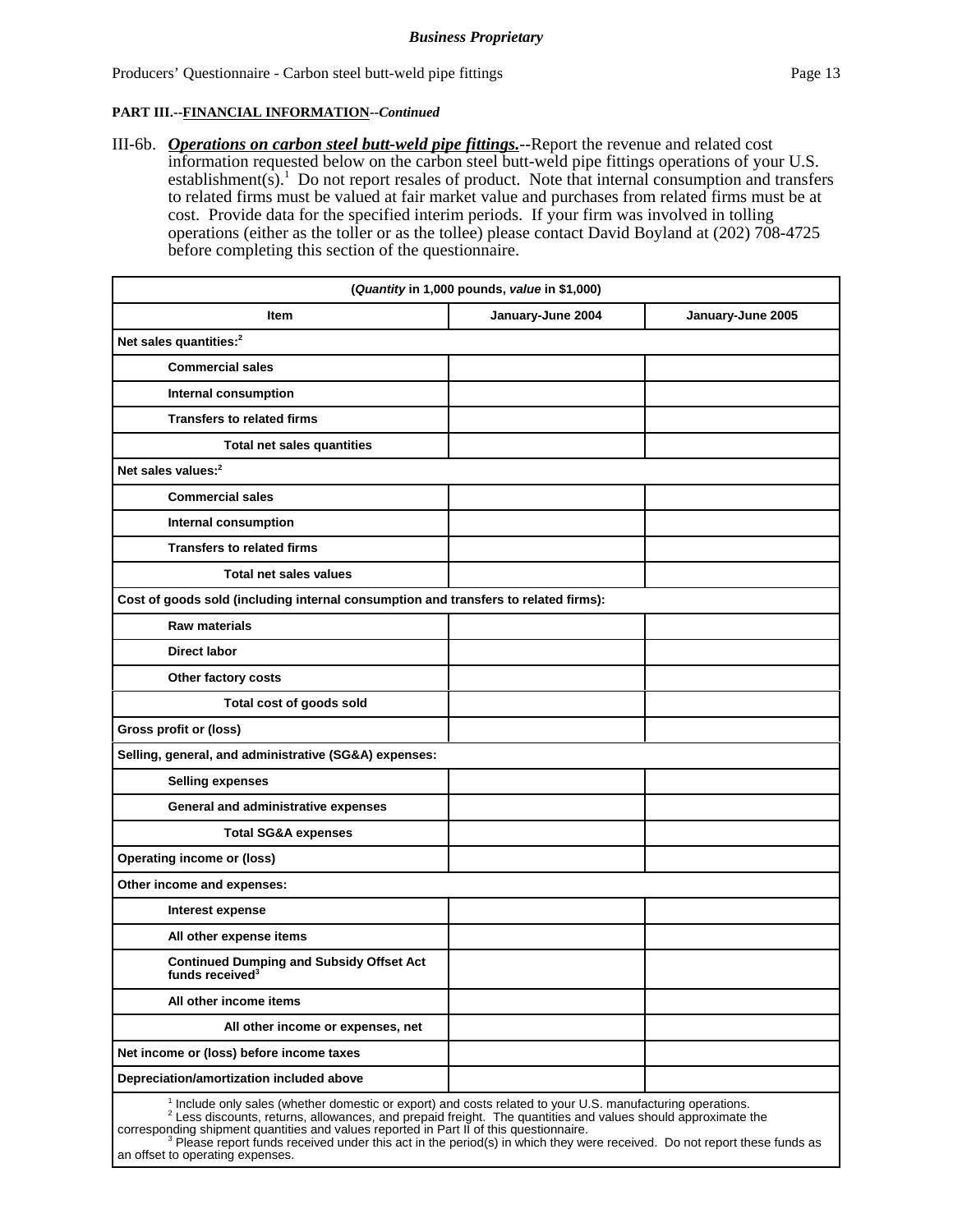III-7a. Asset values.--Report the total assets associated with the production, warehousing, and sale of carbon steel butt-weld pipe fittings. If your firm does not maintain some or all of the specific asset data in the normal course of business, please estimate it based upon some rational method (such as production, sales, or costs) that is consistent with your cost allocations in the previous question. Your finished goods inventory value should reconcile with the inventory quantity data reported in Part II. Provide data as of the end of your six most recently completed fiscal years in chronological order from left to right.

|                                                                             | (Value in \$1,000) |  |  |  |
|-----------------------------------------------------------------------------|--------------------|--|--|--|
| Value of                                                                    |                    |  |  |  |
| Assets associated with the production, warehousing,<br>and sale of product: |                    |  |  |  |
| 1. Current assets:                                                          |                    |  |  |  |
| A. Cash and equivalents                                                     |                    |  |  |  |
| B. Accounts receivable, net                                                 |                    |  |  |  |
| C. Inventories (finished goods)                                             |                    |  |  |  |
| D. Inventories (raw materials and work in<br>process)                       |                    |  |  |  |
| E. Short-term investments                                                   |                    |  |  |  |
| F. Prepaid expenses                                                         |                    |  |  |  |
| G. Property held for resale                                                 |                    |  |  |  |
|                                                                             |                    |  |  |  |
| I. Total current assets (lines 1.A. through 1.H.)                           |                    |  |  |  |
| 2. Notes receivable                                                         |                    |  |  |  |
| 3. Long-term investments                                                    |                    |  |  |  |
| 4. Property, plant, and equipment                                           |                    |  |  |  |
| A. Original cost of property, plant, and equipment                          |                    |  |  |  |
| B. Less: Accumulated depreciation                                           |                    |  |  |  |
| C. Equals: Book value of property, plant, and<br>equipment                  |                    |  |  |  |
| 5. Goodwill                                                                 |                    |  |  |  |
|                                                                             |                    |  |  |  |
| 7. Other (describe_                                                         |                    |  |  |  |
| 8. Total assets (lines 1.l., 2, 3, 4.C., 5, 6, and 7)                       |                    |  |  |  |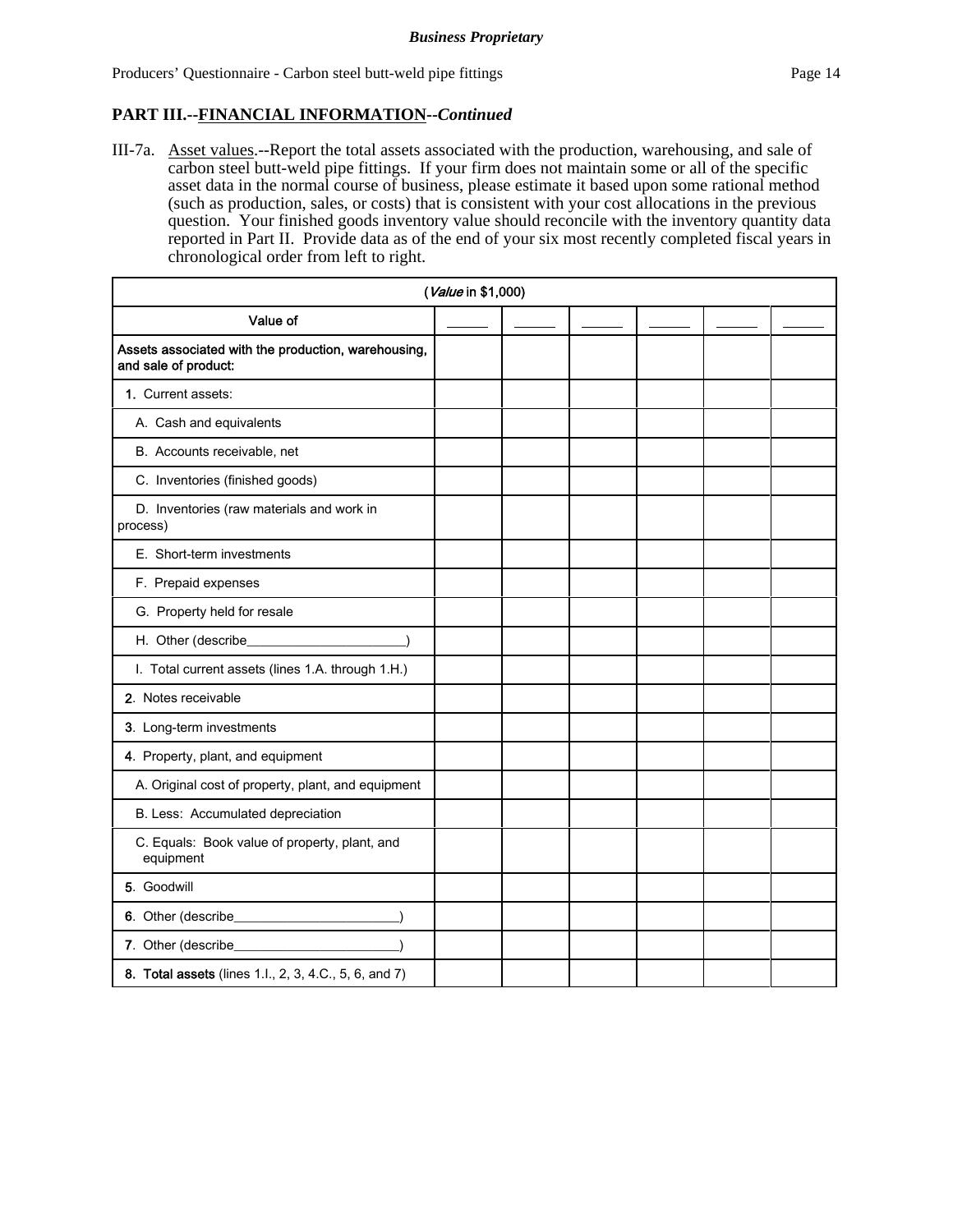III-7b. Asset values.--Report the total assets associated with the production, warehousing, and sale of carbon steel butt-weld pipe fittings as of the end of the specified interim periods.

| (Value in \$1,000)                                                                                                                           |                   |                   |  |  |  |
|----------------------------------------------------------------------------------------------------------------------------------------------|-------------------|-------------------|--|--|--|
| Value of                                                                                                                                     | January-June 2004 | January-June 2005 |  |  |  |
| Assets associated with the production, warehousing, and sale of<br>product:                                                                  |                   |                   |  |  |  |
| 1. Current assets:                                                                                                                           |                   |                   |  |  |  |
| A. Cash and equivalents                                                                                                                      |                   |                   |  |  |  |
| B. Accounts receivable, net                                                                                                                  |                   |                   |  |  |  |
| C. Inventories (finished goods)                                                                                                              |                   |                   |  |  |  |
| D. Inventories (raw materials and work in process)                                                                                           |                   |                   |  |  |  |
| E. Short-term investments                                                                                                                    |                   |                   |  |  |  |
| F. Prepaid expenses                                                                                                                          |                   |                   |  |  |  |
| G. Property held for resale                                                                                                                  |                   |                   |  |  |  |
| H. Other (describe_                                                                                                                          |                   |                   |  |  |  |
| I. Total current assets (lines 1.A. through 1.H.)                                                                                            |                   |                   |  |  |  |
| 2. Notes receivable                                                                                                                          |                   |                   |  |  |  |
| 3. Long-term investments                                                                                                                     |                   |                   |  |  |  |
| 4. Property, plant, and equipment                                                                                                            |                   |                   |  |  |  |
| A. Original cost of property, plant, and equipment                                                                                           |                   |                   |  |  |  |
| B. Less: Accumulated depreciation                                                                                                            |                   |                   |  |  |  |
| C. Equals: Book value of property, plant, and<br>equipment                                                                                   |                   |                   |  |  |  |
| 5. Goodwill                                                                                                                                  |                   |                   |  |  |  |
|                                                                                                                                              |                   |                   |  |  |  |
| 7. Other (describe_<br><u> 1989 - Johann Stein, mars et al. 1989 - Johann Stein, mars et al. 1989 - Johann Stein, mars et al. 1989 - Joh</u> |                   |                   |  |  |  |
| 8. Total assets (lines 1.l., 2, 3, 4.C., 5, 6, and 7)                                                                                        |                   |                   |  |  |  |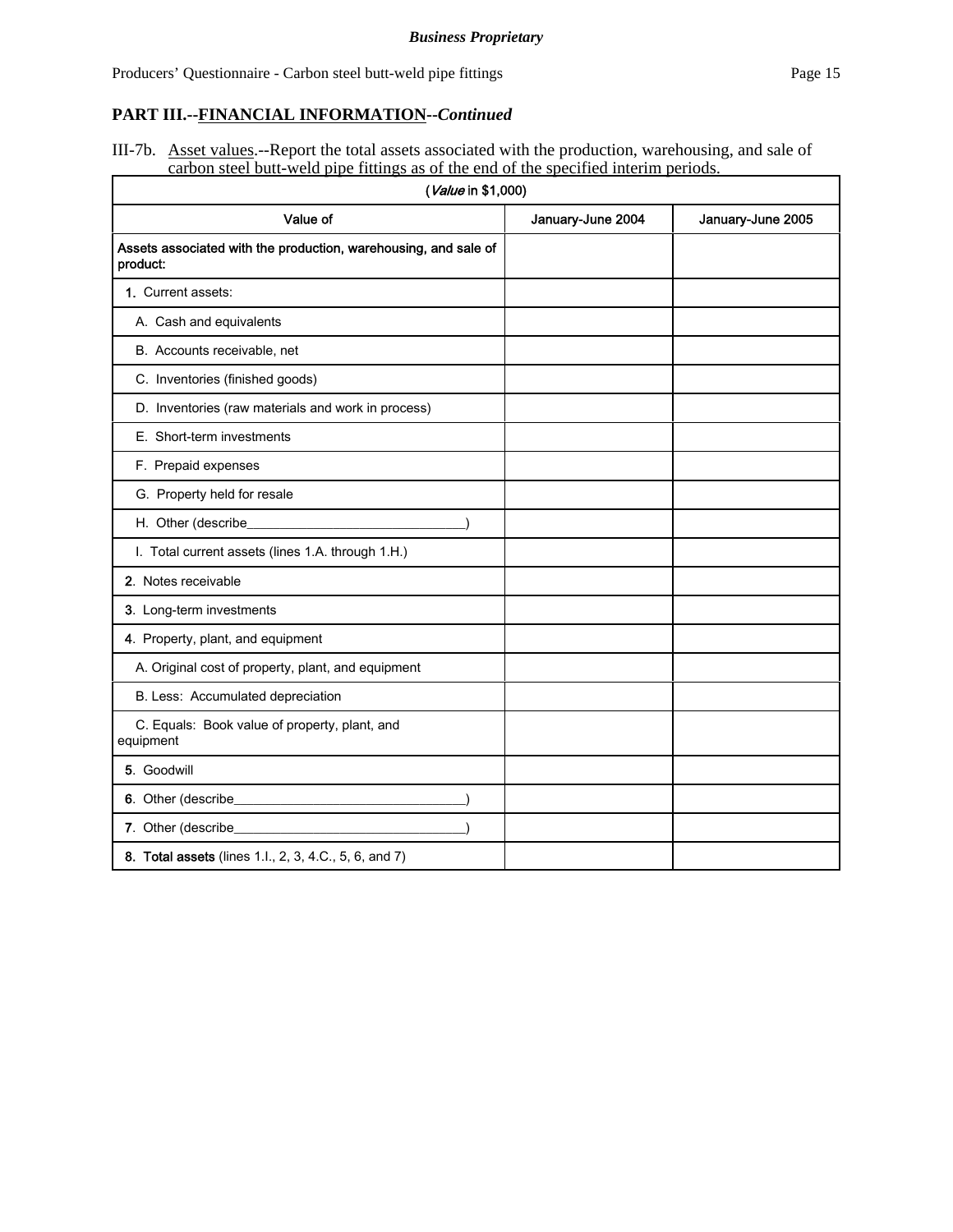III-8. Capital expenditures and research and development expenditures.--Report your firm's capital expenditures and research and development expenditures on carbon steel butt-weld pipe fittings. Provide data for your six most recently completed fiscal years in chronological order from left to right, and for the specified interim periods.

| (Value in \$1,000)                    |  |  |  |  |  |
|---------------------------------------|--|--|--|--|--|
| <b>Item</b>                           |  |  |  |  |  |
| <b>Capital expenditures</b>           |  |  |  |  |  |
| Research and development expenditures |  |  |  |  |  |

| Item                                  | January-June 2004 | January-June 2005 |
|---------------------------------------|-------------------|-------------------|
| Capital expenditures                  |                   |                   |
| Research and development expenditures |                   |                   |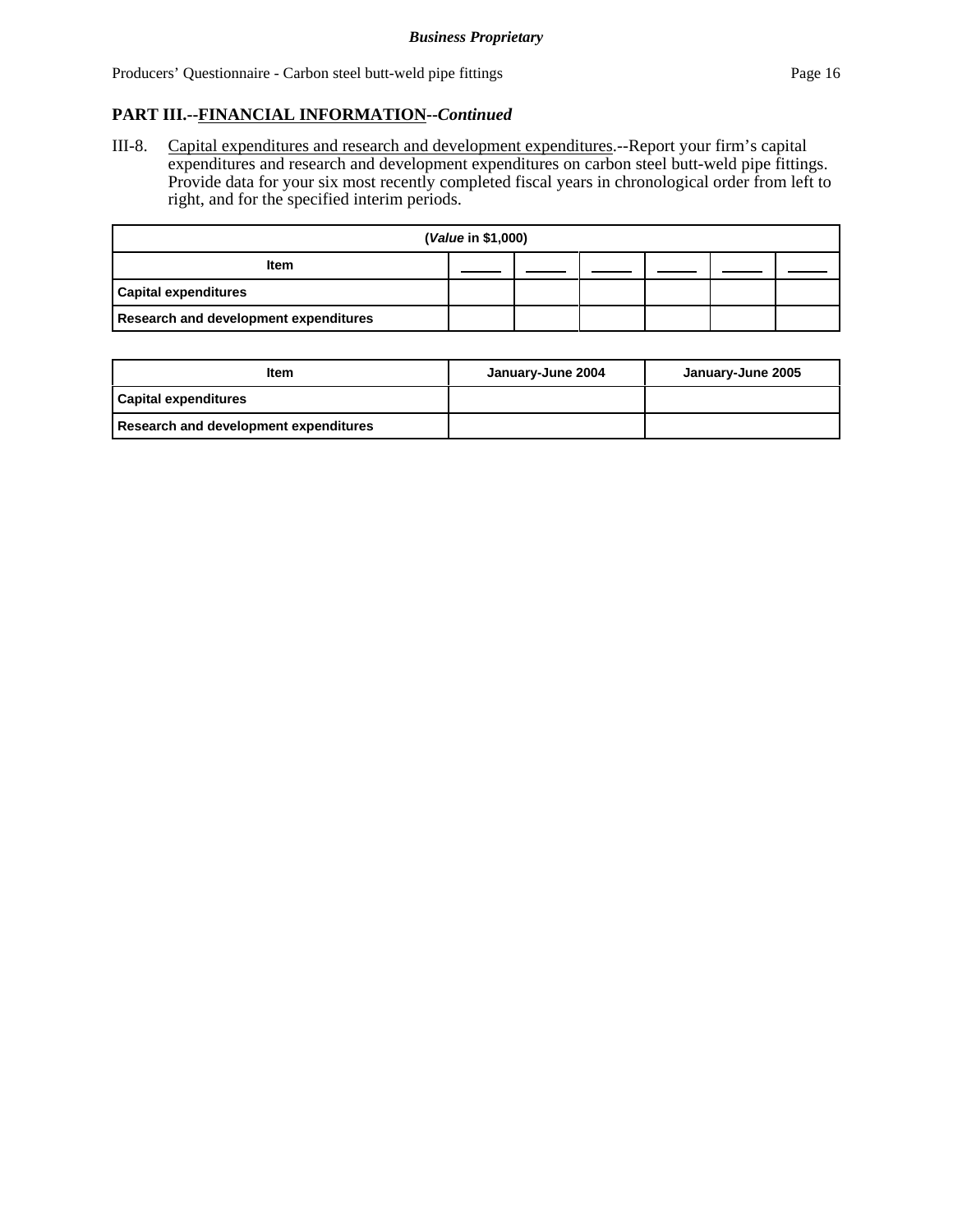Producers' Questionnaire - Carbon steel butt-weld pipe fittings Page 17

## **PART IV.--PRICING AND MARKET FACTORS**

Further information on this part of the questionnaire can be obtained from Bobby Hughes (202-205-3300; robert.hughes@usitc.gov).

IV-1. Who should be contacted regarding the requested pricing and related information?

Company contact:

Name and title

Phone No. **E-mail address** 

# **Section IV-A.--PRICE DATA**

This section requests quarterly quantity and value data on your firm's U.S. shipments of the following products during January 1999-December 2004. Values should be for arms-length sales to unrelated U.S. customers, f.o.b. U.S. point of shipment, net of returns, refunds, discounts, and credits.

*Product 1*.–Elbows: Carbon steel butt-weld, 4-inch nominal, 90 degrees, long radius, standard weight fittings.

*Product 2*—Elbows: Carbon steel butt-weld, 6-inch nominal, 90 degrees, long radius, standard weight fittings.

*Product 3***.**–Tees: Carbon steel butt-weld, 4-inch nominal, standard weight fittings.

**COPY THE FOLLOWING PAGE AS NECESSARY.** Complete a separate page for each of the specified products produced and sold by your firm. Indicate in the space provided at the top of the page the product for which pricing is reported.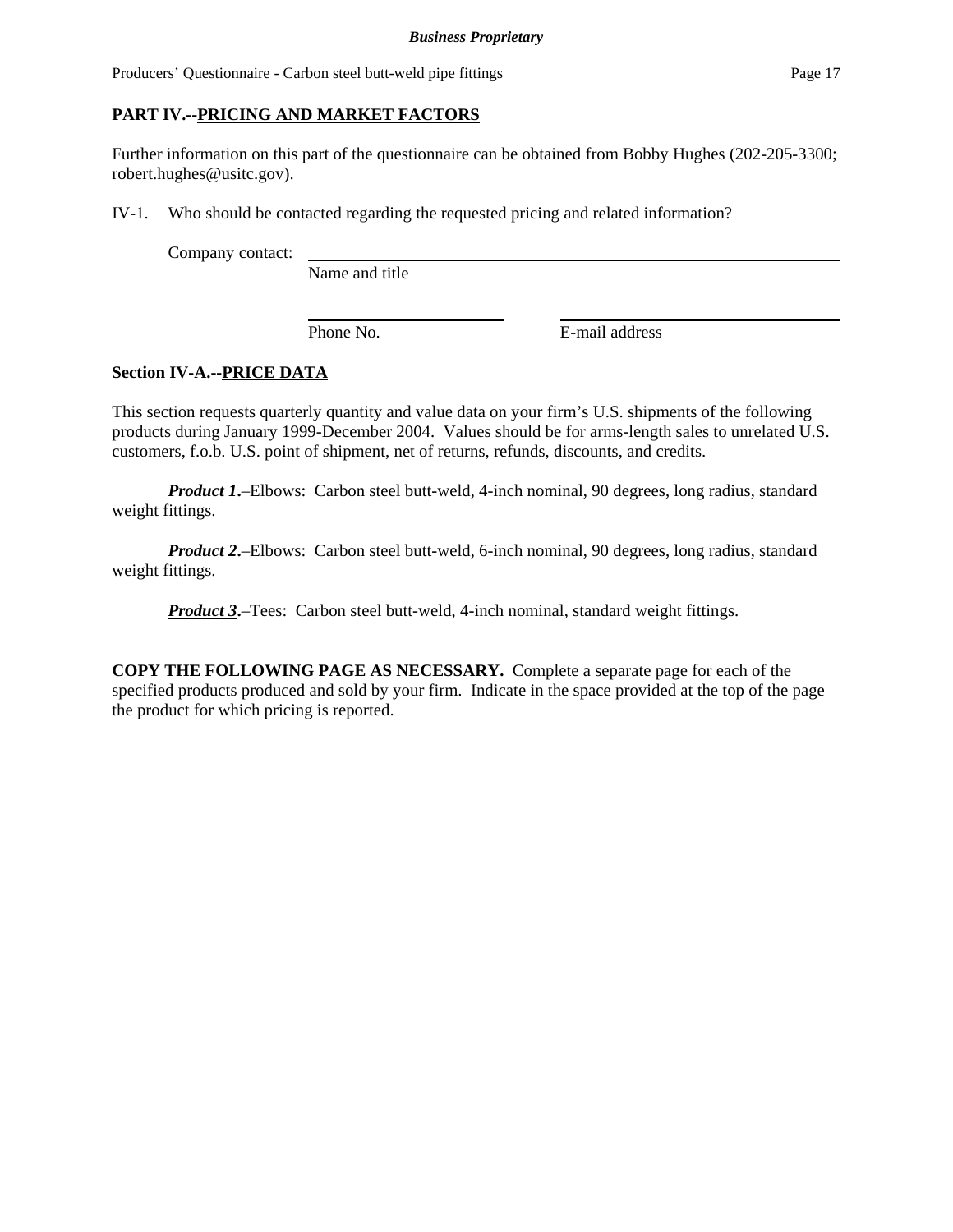#### **Section IV-A.--PRICE DATA--***Continued*

|                                                                                                                                                                                      | <b>Product 1</b> | Product 2                                    | Product 3 |                    |
|--------------------------------------------------------------------------------------------------------------------------------------------------------------------------------------|------------------|----------------------------------------------|-----------|--------------------|
|                                                                                                                                                                                      |                  | (Quantity in 1,000 pounds, value in dollars) |           |                    |
| Period of shipment                                                                                                                                                                   |                  |                                              | Quantity  | Value <sup>1</sup> |
| 1999:                                                                                                                                                                                |                  |                                              |           |                    |
| January-March                                                                                                                                                                        |                  |                                              |           |                    |
| April-June                                                                                                                                                                           |                  |                                              |           |                    |
| July-September                                                                                                                                                                       |                  |                                              |           |                    |
| October-December                                                                                                                                                                     |                  |                                              |           |                    |
| 2000:                                                                                                                                                                                |                  |                                              |           |                    |
| January-March                                                                                                                                                                        |                  |                                              |           |                    |
| April-June                                                                                                                                                                           |                  |                                              |           |                    |
| July-September                                                                                                                                                                       |                  |                                              |           |                    |
| October-December                                                                                                                                                                     |                  |                                              |           |                    |
| 2001:                                                                                                                                                                                |                  |                                              |           |                    |
| January-March                                                                                                                                                                        |                  |                                              |           |                    |
| April-June                                                                                                                                                                           |                  |                                              |           |                    |
| July-September                                                                                                                                                                       |                  |                                              |           |                    |
| October-December                                                                                                                                                                     |                  |                                              |           |                    |
| 2002:                                                                                                                                                                                |                  |                                              |           |                    |
| January-March                                                                                                                                                                        |                  |                                              |           |                    |
| April-June                                                                                                                                                                           |                  |                                              |           |                    |
| July-September                                                                                                                                                                       |                  |                                              |           |                    |
| October-December                                                                                                                                                                     |                  |                                              |           |                    |
| 2003:                                                                                                                                                                                |                  |                                              |           |                    |
| January-March                                                                                                                                                                        |                  |                                              |           |                    |
| April-June                                                                                                                                                                           |                  |                                              |           |                    |
| July-September                                                                                                                                                                       |                  |                                              |           |                    |
| October-December                                                                                                                                                                     |                  |                                              |           |                    |
| 2004:                                                                                                                                                                                |                  |                                              |           |                    |
| January-March                                                                                                                                                                        |                  |                                              |           |                    |
| April-June                                                                                                                                                                           |                  |                                              |           |                    |
| July-September                                                                                                                                                                       |                  |                                              |           |                    |
| October-December                                                                                                                                                                     |                  |                                              |           |                    |
| 2005:                                                                                                                                                                                |                  |                                              |           |                    |
| January-March                                                                                                                                                                        |                  |                                              |           |                    |
| April-June                                                                                                                                                                           |                  |                                              |           |                    |
| <sup>1</sup> Net values (i.e., gross sales values less all discounts, allowances, rebates, prepaid freight, and the value of returned goods),<br>f.o.b. your U.S. point of shipment. |                  |                                              |           |                    |

Note.--If your product does not exactly meet the product specifications but is competitive with the specified product, provide a description of your product: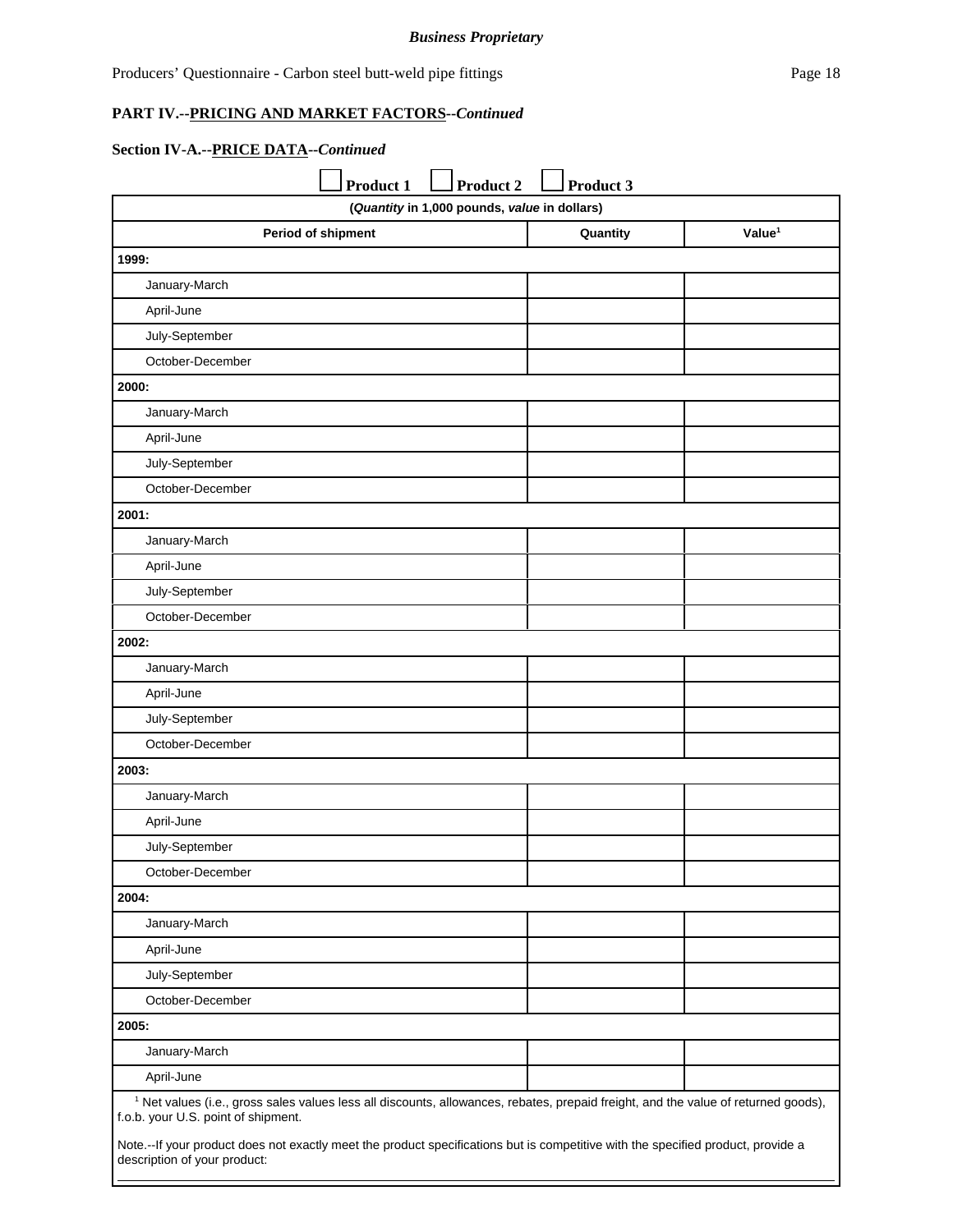#### **Section IV-B.--PRICE-RELATED QUESTIONS**

l

- IV-B-1. Please describe how your firm determines the prices that it charges for sales of carbon steel butt-weld pipe fittings (transaction by transaction negotiation, contracts for multiple shipments, set price lists, etc.). If your firm issues price lists, please include a copy of a recent price list with your submission. If your price list is large, please submit sample pages.
- IV-B-2. Please describe your firm's discount policy (quantity discounts, annual total volume discounts, etc.).
- IV-B-3. What are your firm's typical sales terms for its U.S.-produced carbon steel butt-weld pipe fittings (e.g., 2/10 net 30 days)? On what basis are your prices of domestic carbon steel butt-weld pipe fittings usually quoted (e.g., f.o.b. warehouse, or delivered)?
- IV-B-4. Approximately what share of your firm's sales of its U.S.-produced carbon steel butt-weld pipe fittings in 2004 were on a (1) long-term contract basis (multiple deliveries for more than 12 months), (2) short-term contract basis (multiple deliveries up to 12 months), and (3) spot sales basis (for a single delivery)?

| <b>Type of sale</b>  | Share of sales (percent) |
|----------------------|--------------------------|
| Long-term contracts  |                          |
| Short-term contracts |                          |
| Spot sales           |                          |

IV-B-5. If you sell on a long-term contract basis, please answer the following questions with respect to provisions of a typical long-term contract.

(a) What is the average duration of a contract?

- (b) Can prices be renegotiated during the contract period?
- (c) Does the contract fix quantity, price, or both?
- (d) Does the contract have a meet or release provision?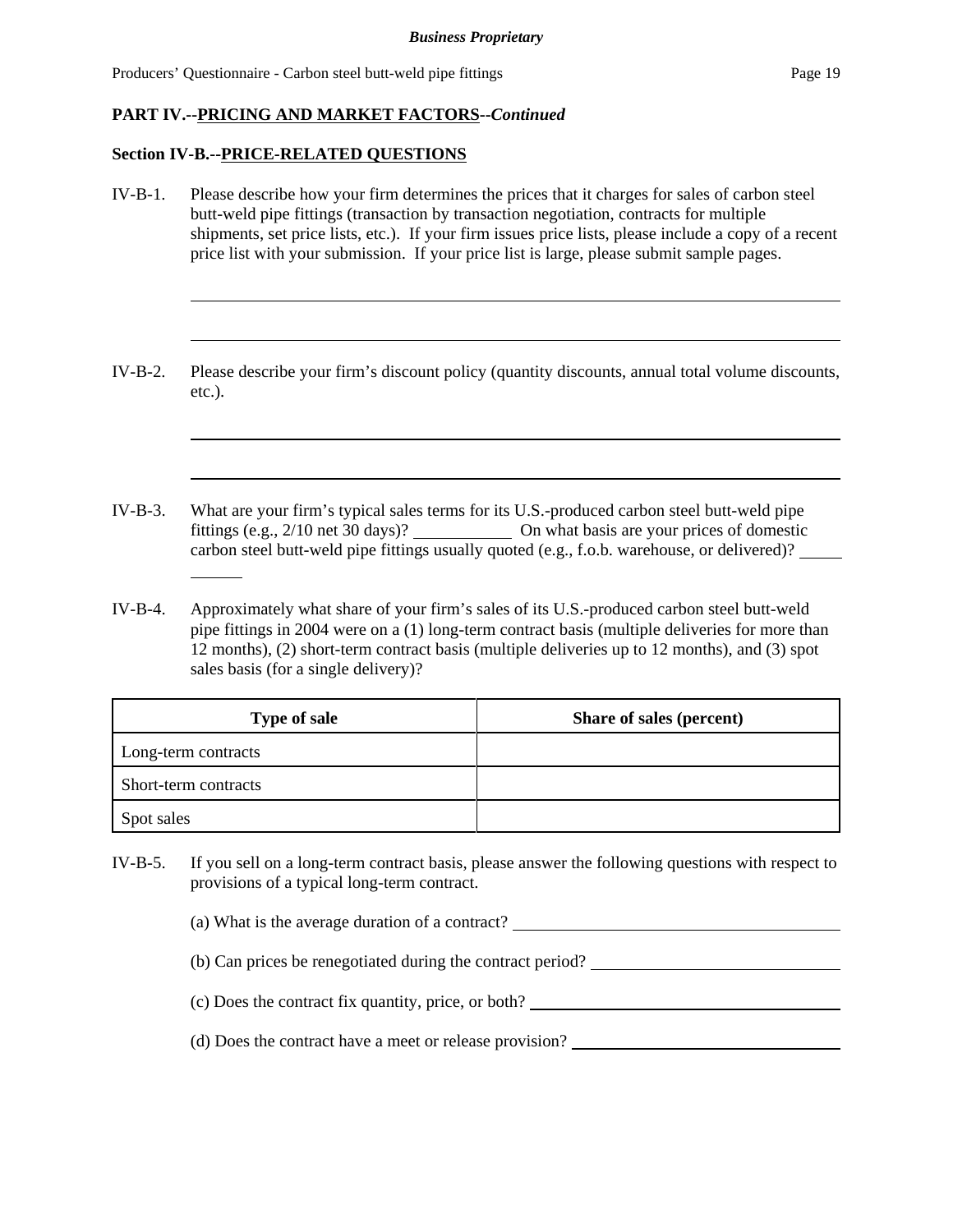#### **Section IV-B.--PRICE-RELATED QUESTIONS**

- IV-B-6. If you sell on a short-term contract basis, please answer the following questions with respect to provisions of a typical short-term contract.
	- (a) What is the average duration of a contract?
	- (b) Can prices be renegotiated during the contract period?
	- (c) Does the contract fix quantity, price, or both?
	- (d) Does the contract have a meet or release provision?
- IV-B-7. What is the average lead time between a customer's order and the date of delivery for your firm's sales of your U.S.-produced carbon steel butt-weld pipe fittings?

| <b>Source</b>     | <b>Share of 2004 sales</b> | <b>Lead time</b> |
|-------------------|----------------------------|------------------|
| From inventory    |                            |                  |
| Produced to order |                            |                  |
| <b>Total</b>      | 100%                       |                  |

IV-B-8. (a) What is the approximate percentage of the total delivered cost of carbon steel butt-weld pipe fittings that is accounted for by U.S. inland transportation costs? percent.

> (b) Who generally arranges the transportation to your customers' locations? Your firm or purchaser (check one).

(c) What proportion of your sales occur within 100 miles of your storage or production facility? percent. 101 to 1,000 miles? percent. Over 1,000 miles? percent.

IV-B-9. What is the geographic market area in the United States served by your firm's carbon steel butt-weld pipe fittings?

| $\Box$ Northeast $\Box$ Mid-Atlantic $\Box$ Midwest | $\Box$ Southeast                                                           |  |
|-----------------------------------------------------|----------------------------------------------------------------------------|--|
|                                                     | $\Box$ Southwest $\Box$ Rocky Mountains $\Box$ West Coast $\Box$ Northwest |  |
| National U Other (describe) _______                 |                                                                            |  |

IV-B-10. Describe the end uses of the carbon steel butt-weld pipe fittings that you manufacture. For each end-use product, what percentage of the total cost is accounted for by carbon steel buttweld pipe fittings?

> End use Share of total cost accounted for by carbon steel butt-weld pipe fittings (percent)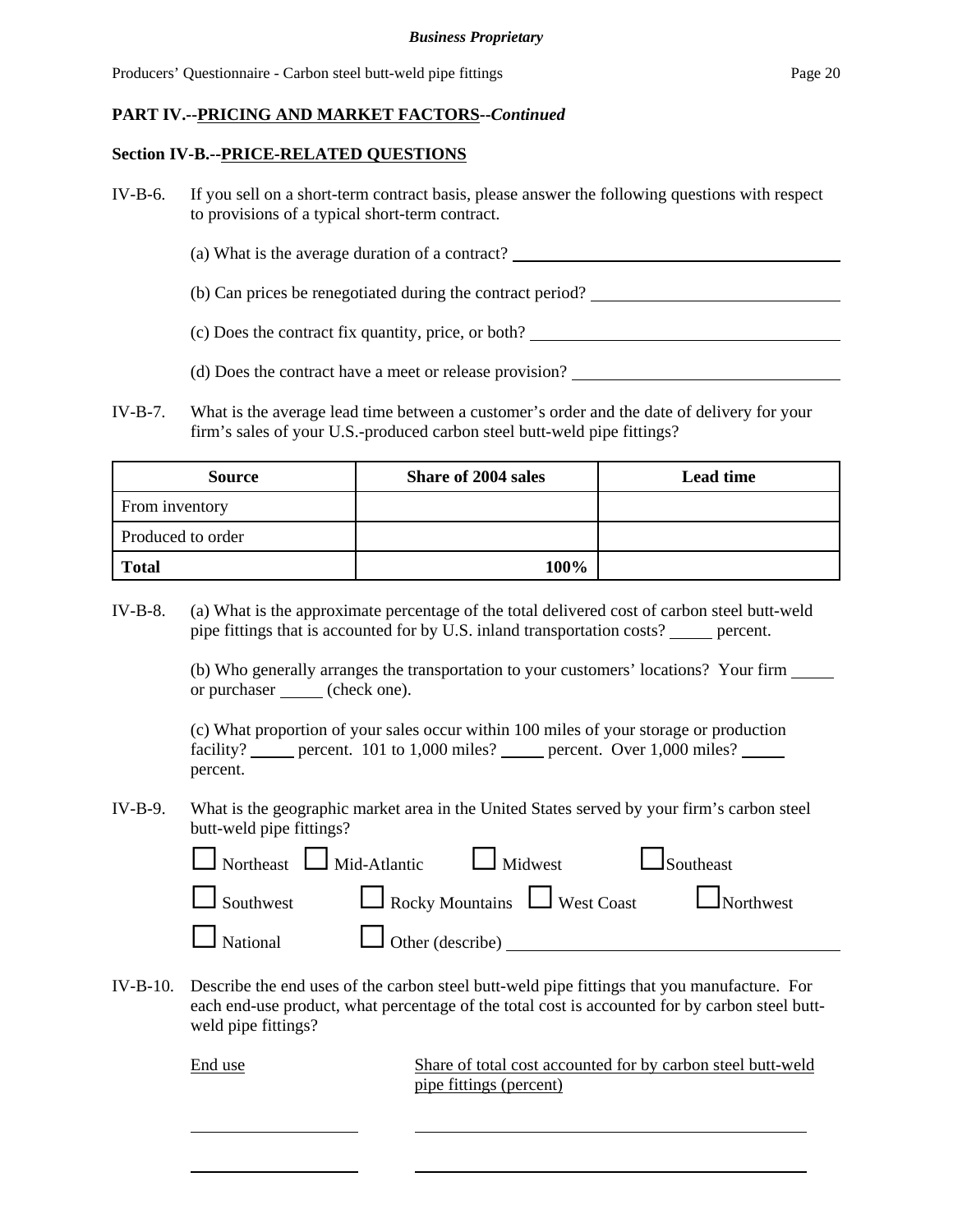# **Section IV-B.--PRICE-RELATED QUESTIONS--***Continued*

|            | 1999?                       | IV-B-11. Have there been any changes in the end uses of carbon steel butt-weld pipe fittings since                                                                                                                                                                                                |
|------------|-----------------------------|---------------------------------------------------------------------------------------------------------------------------------------------------------------------------------------------------------------------------------------------------------------------------------------------------|
|            | $\overline{\rm ~No}$        | $\Box$ Yes--Please describe.                                                                                                                                                                                                                                                                      |
|            |                             |                                                                                                                                                                                                                                                                                                   |
| $IV-B-12.$ | in the future?              | Do you anticipate any changes in terms of the end uses of carbon steel butt-weld pipe fittings                                                                                                                                                                                                    |
|            | $\Box$ No                   | Yes--Please describe and identify the time period. Provide any<br>underlying assumptions, along with relevant portions of business plans or<br>other supporting documentation, that address this issue.                                                                                           |
| $IV-B-13.$ | butt-weld pipe fittings.    | (a) Please list in order of importance any products that may be substituted for carbon steel                                                                                                                                                                                                      |
|            |                             | $(1)$ (1) (2) (2) (3) (3)                                                                                                                                                                                                                                                                         |
|            | which they are substitutes. | (b) For each possible substitute product, please give examples of applications and end uses for                                                                                                                                                                                                   |
|            | pipe fittings?              | (c) Have changes in the prices of these products affected the price for carbon steel butt-weld                                                                                                                                                                                                    |
|            | N <sub>o</sub>              | Yes-To what degree do changes in their prices affect the price for carbon<br>steel butt-weld pipe fittings? Does this effect have a time lag? If so, how<br>long is the time lag for each substitute product? Does this vary by type of<br>carbon steel butt-weld pipe fittings or final end use? |
|            |                             |                                                                                                                                                                                                                                                                                                   |
| IV-B-14.   |                             | Have there been any changes in the number or types of products that can be substituted for<br>carbon steel butt-weld pipe fittings since 1999?                                                                                                                                                    |
|            | N <sub>o</sub>              | Yes--Please explain.                                                                                                                                                                                                                                                                              |
|            |                             |                                                                                                                                                                                                                                                                                                   |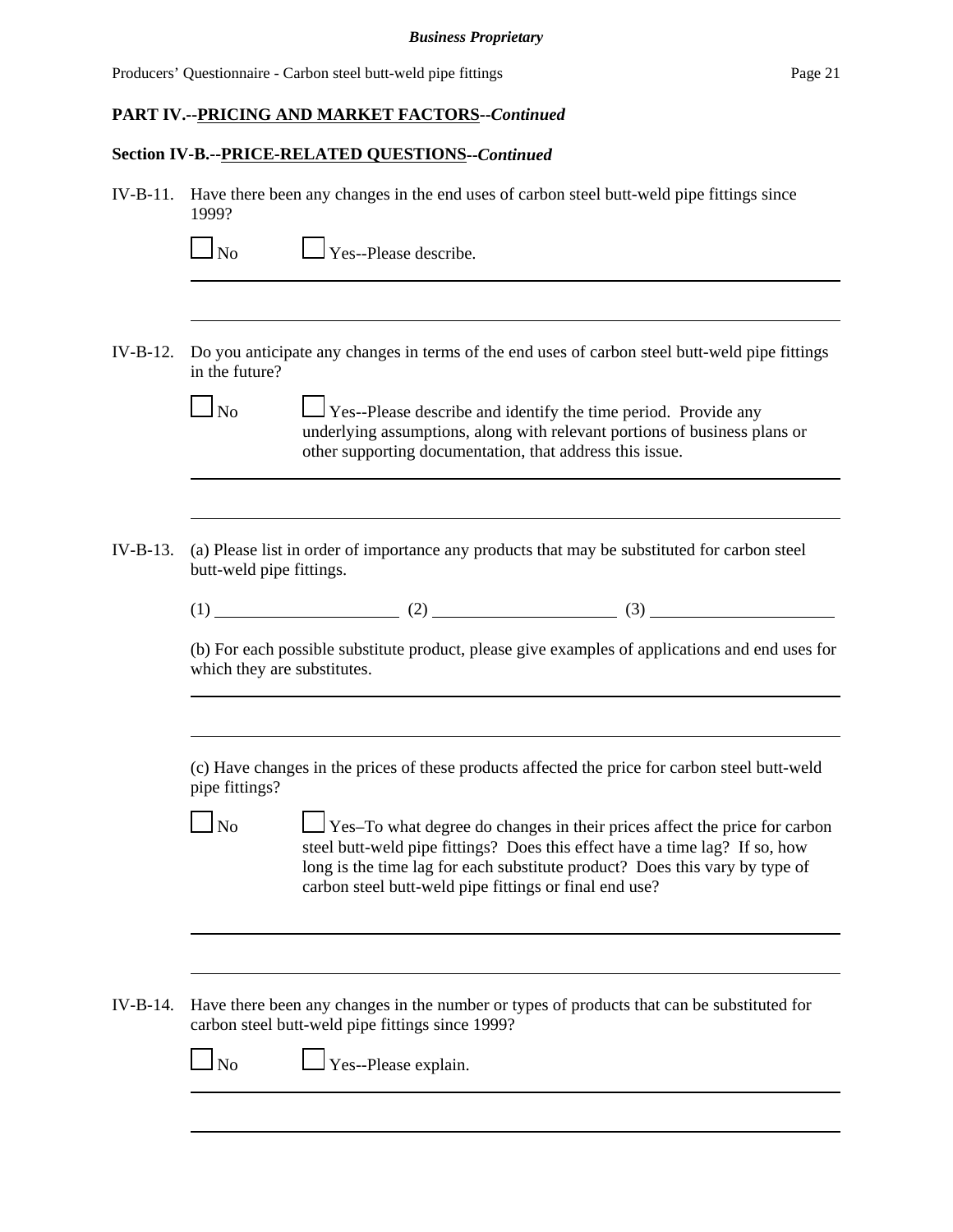Producers' Questionnaire - Carbon steel butt-weld pipe fittings Page 22

#### **Section IV-B.--PRICE-RELATED QUESTIONS--***Continued*

IV-B-15. Do you anticipate any changes in terms of the substitutability of other products for carbon steel butt-weld pipe fittings in the future?

 $\Box$  No  $\Box$  Yes--Please describe. Provide any underlying assumptions, along with relevant portions of business plans or other supporting documentation, that address this issue.

- IV-B-16. To what extent have changes in the prices of raw materials affected your firm's selling prices for carbon steel butt-weld pipe fittings during January 1999-December 2004? Also discuss any anticipated changes in your raw material costs in the future, identifying the time period(s) involved and the factor(s) that you believe would be responsible for such changes. Provide any underlying assumptions, along with relevant portions of business plans or other supporting documentation, that address this issue.
- IV-B-17. Have any changes occurred in any other factors affecting supply (e.g., changes in availability or prices of energy or labor; transportation conditions; production capacity and/or methods of production; technology; export markets; or alternative production opportunities) that affected the availability of U.S.-produced carbon steel butt-weld pipe fittings in the U.S. market since 1999?

 $\Box$  No  $\Box$  Yes--Please note the time period(s) of any such changes, the factors(s) involved, and the impact such changes had on your shipment volumes and prices.

IV-B-18. (a) Do you anticipate any changes in terms of the availability of U.S.-produced carbon steel butt-weld pipe fittings in the U.S. market in the future?

| $\Box$ Increase | $\Box$ No Change | $\Box$ Decrease                                                                        |  |
|-----------------|------------------|----------------------------------------------------------------------------------------|--|
|                 |                  | (b) If you entigipate changes in supply places identify the changes including the time |  |

(b) If you anticipate changes in supply, please identify the changes including the time period and the impact of such changes on shipment volumes and prices. Provide any underlying assumptions, along with relevant portions of business plans or other supporting documentation, that address this issue.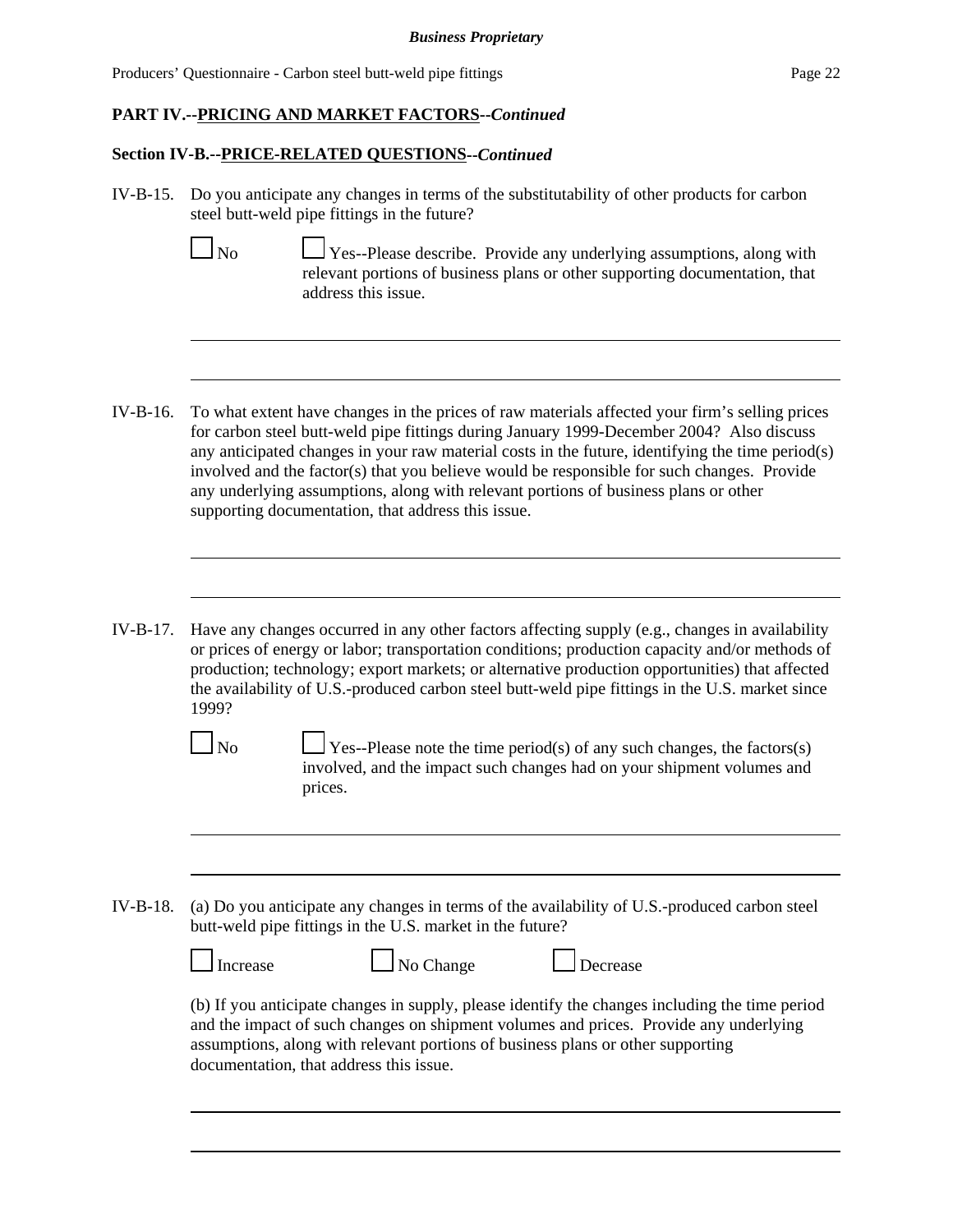Producers' Questionnaire - Carbon steel butt-weld pipe fittings Page 23

# **PART IV.--PRICING AND MARKET FACTORS--***Continued*

# **Section IV-B.--MARKET FACTORS--***Continued*

| $IV-B-19.$ | Has the availability of NONSUBJECT imported carbon steel butt-weld pipe fittings changed<br>since 1999?                                                                                                                                                                                                                                                                                                                                                                                                                                                                                 |
|------------|-----------------------------------------------------------------------------------------------------------------------------------------------------------------------------------------------------------------------------------------------------------------------------------------------------------------------------------------------------------------------------------------------------------------------------------------------------------------------------------------------------------------------------------------------------------------------------------------|
|            | Yes--Please explain.<br>N <sub>0</sub>                                                                                                                                                                                                                                                                                                                                                                                                                                                                                                                                                  |
|            |                                                                                                                                                                                                                                                                                                                                                                                                                                                                                                                                                                                         |
| $IV-B-20.$ | Describe how easily your firm can shift its sales of carbon steel butt-weld pipe fittings<br>between the U.S. market and alternative country markets. In your discussion, please describe<br>any contracts, other sales arrangements, or other constraints that would prevent or retard your<br>firm from shifting carbon steel butt-weld pipe fittings between the U.S. and alternative<br>country markets within a 12-month period. Provide any underlying assumptions, along with<br>relevant portions of business plans or other supporting documentation, that address this issue. |
|            |                                                                                                                                                                                                                                                                                                                                                                                                                                                                                                                                                                                         |
| $IV-B-21.$ | Have there been any significant changes in the product range, product mix, or marketing<br>(including sales over the internet) of carbon steel butt-weld pipe fittings since 1999?                                                                                                                                                                                                                                                                                                                                                                                                      |
|            | $\Box$ Yes--Please describe and quantify if possible.<br>$\log$                                                                                                                                                                                                                                                                                                                                                                                                                                                                                                                         |
|            |                                                                                                                                                                                                                                                                                                                                                                                                                                                                                                                                                                                         |
| $IV-B-22.$ | Do you anticipate any changes in terms of the product range, product mix, or marketing<br>(including sales over the internet) of carbon steel butt-weld pipe fittings in the future? Provide<br>any underlying assumptions, along with relevant portions of business plans or other<br>supporting documentation, that address this issue.                                                                                                                                                                                                                                               |
|            | Yes--Please identify, including the time period.<br>N <sub>0</sub>                                                                                                                                                                                                                                                                                                                                                                                                                                                                                                                      |
|            |                                                                                                                                                                                                                                                                                                                                                                                                                                                                                                                                                                                         |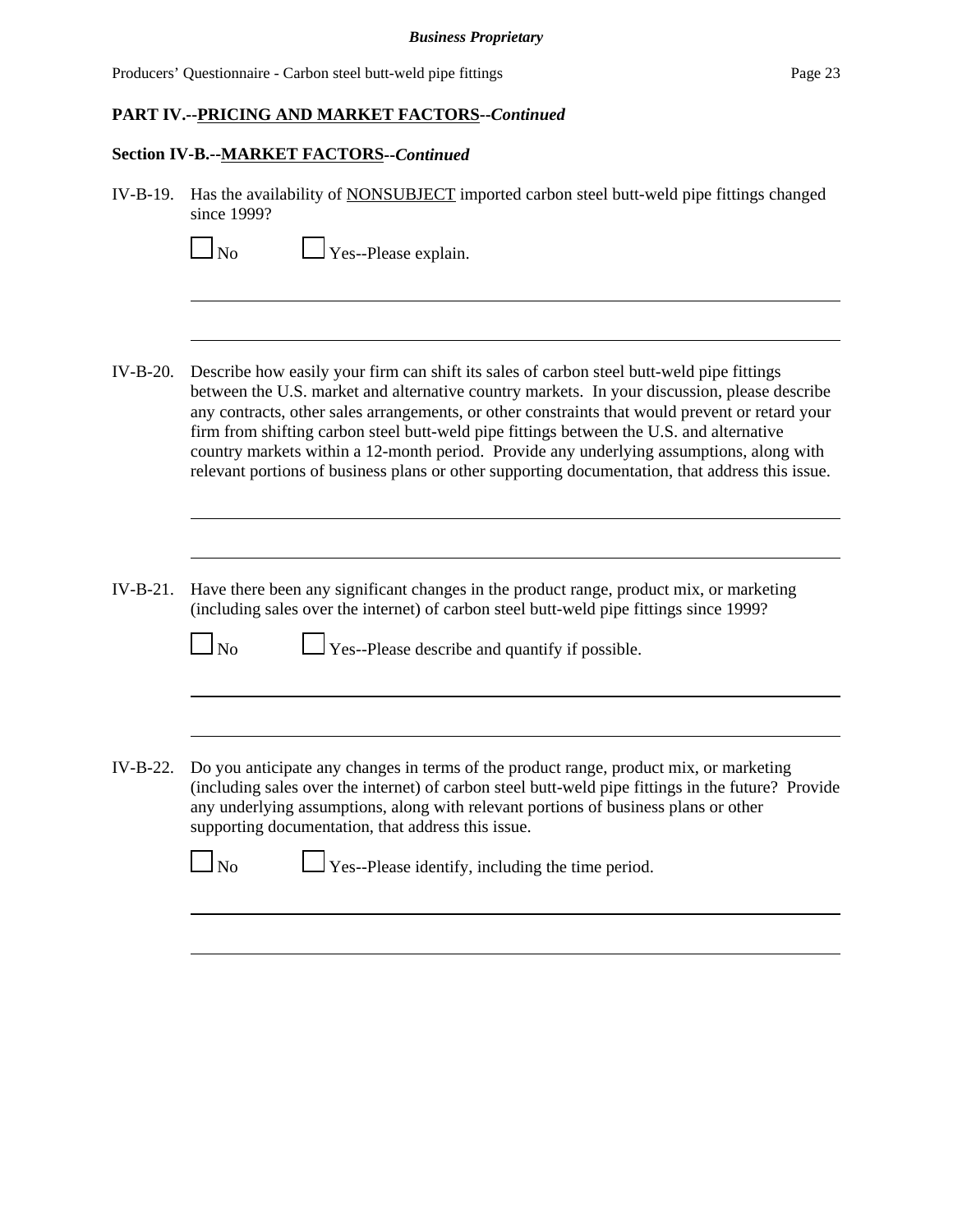# **Section IV-B.--MARKET FACTORS--***Continued*

| IV-B-23. How has demand within the United States (and outside the United States, if known) for carbon |
|-------------------------------------------------------------------------------------------------------|
| steel butt-weld pipe fittings changed since 1999?                                                     |

|            | Unchanged<br>Increased<br>Decreased                                                                                                                                                                                       |
|------------|---------------------------------------------------------------------------------------------------------------------------------------------------------------------------------------------------------------------------|
|            | Other (describe)                                                                                                                                                                                                          |
|            | What were the principal factors affecting changes in demand?                                                                                                                                                              |
|            |                                                                                                                                                                                                                           |
| IV-B-24.   | Do you anticipate any future changes in carbon steel butt-weld pipe fittings demand in the<br>United States and, if known, the rest of the world?                                                                         |
|            | Yes--Please describe and identify the time period. Provide any<br>N <sub>o</sub><br>underlying assumptions, along with relevant portions of business plans or<br>other supporting documentation, that address this issue. |
|            |                                                                                                                                                                                                                           |
|            |                                                                                                                                                                                                                           |
|            |                                                                                                                                                                                                                           |
| $IV-B-25.$ | Please compare market prices of carbon steel butt-weld pipe fittings in U.S. and non-U.S.<br>markets, if known. Provide specific information as to time periods and regions for any price<br>comparisons.                 |
|            |                                                                                                                                                                                                                           |
|            |                                                                                                                                                                                                                           |
|            |                                                                                                                                                                                                                           |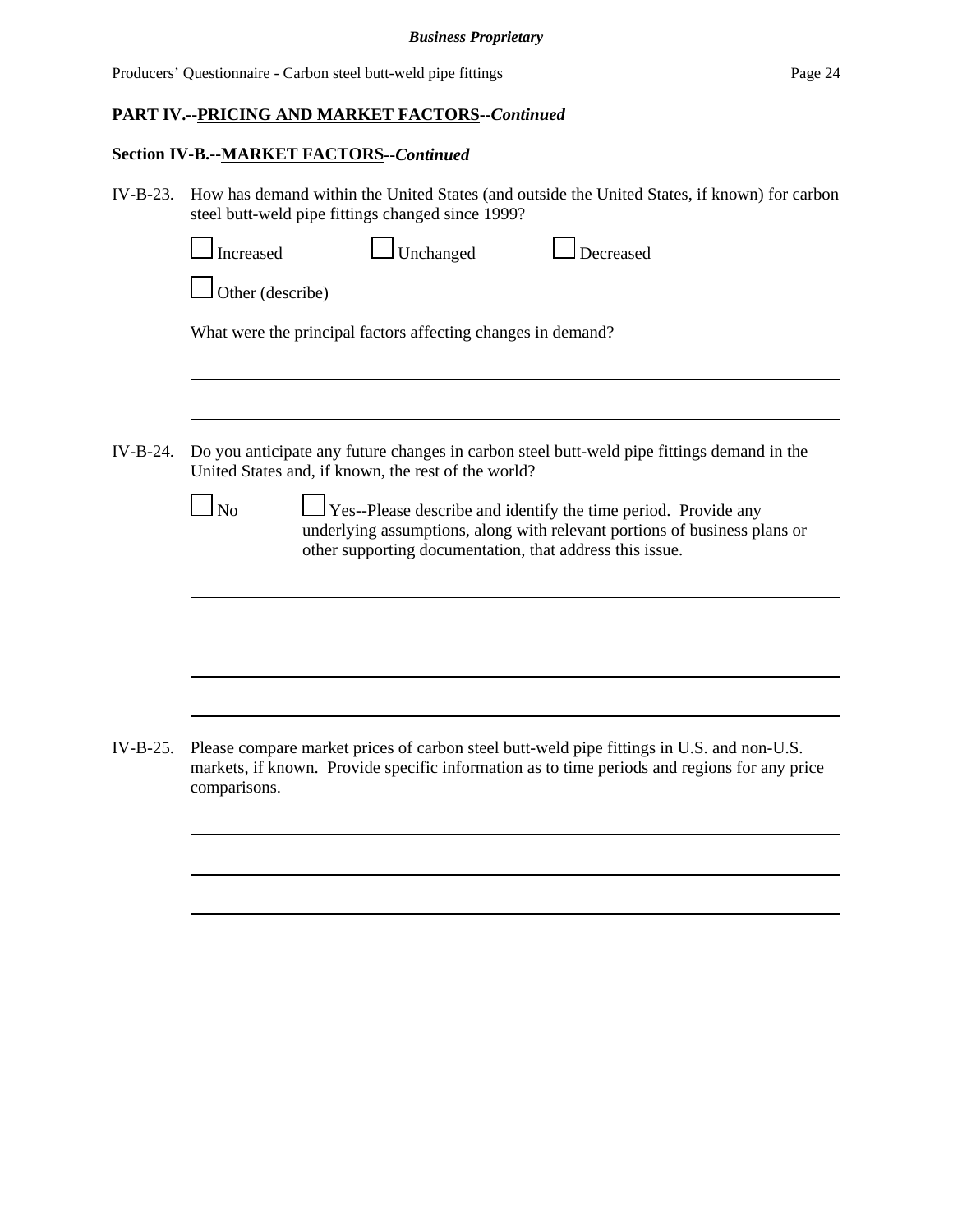#### **Section IV-B.--MARKET FACTORS--***Continued*

- IV-B-26. Please provide as a separate attachment to this request any studies, surveys, etc. that you are aware of that quantify and/or otherwise discuss carbon steel butt-weld pipe fittings supply (including production capacity and capacity utilization) and demand in (1) the United States, (2) each of the other major producing/consuming countries, including Brazil, China, Japan, Taiwan, or Thailand, and (3) the world as a whole. Of particular interest is such data from 1999 to the present and forecasts for the future.
- IV-B-27. Are your exports of carbon steel butt-weld pipe fittings subject to any tariff or non-tariff barriers to trade in other countries?

Yes--Please list the countries and describe any such barriers and any significant changes in such barriers that have occurred since 1999, or that are expected to occur in the future.

IV-B-28. Does your firm sell carbon steel butt-weld pipe fittings over the internet?

 $\Box$  No  $\Box$  Yes--Please describe, noting the estimated percentage of your firm's total sales of carbon steel butt-weld pipe fittings in 2004 accounted for by internet sales.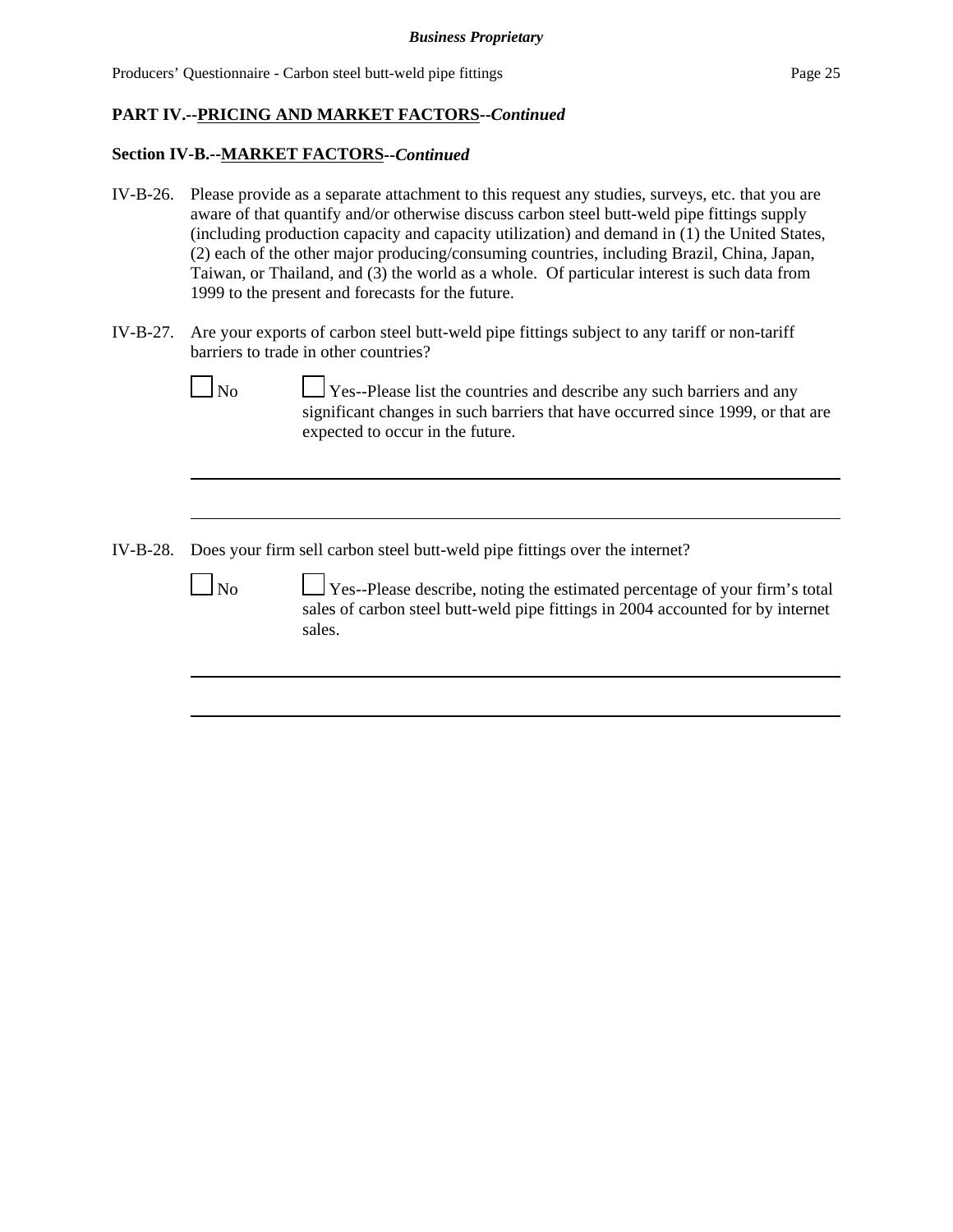### **Section IV-B.--PRICE-RELATED QUESTIONS--***Continued*

IV-B-29. Are carbon steel butt-weld pipe fittings produced in the United States and in other countries interchangeable (i.e., can they physically be used in the same applications)? Please indicate below, using "A" to indicate that the products from a specified country-pair are *always* interchangeable, "F" to indicate that the products are *frequently* interchangeable,"S" to indicate that the products are *sometimes* interchangeable,"N" to indicate that the products are *never* interchangeable, and "0" to indicate *no familiarity* with products from a specified country-pair.<sup>1</sup>

| Country-pair         | United<br><b>States</b> | <b>Brazil</b> | China | Japan | Taiwan | Thailand | Other<br>countries |
|----------------------|-------------------------|---------------|-------|-------|--------|----------|--------------------|
| <b>United States</b> |                         |               |       |       |        |          |                    |
| <b>Brazil</b>        |                         |               |       |       |        |          |                    |
| China                |                         |               |       |       |        |          |                    |
| Japan                |                         |               |       |       |        |          |                    |
| Taiwan               |                         |               |       |       |        |          |                    |
| Thailand             |                         |               |       |       |        |          |                    |

<sup>1</sup> For any country-pair producing carbon steel butt-weld pipe fittings which is *sometimes or never* interchangeable, please explain the factors that limit or preclude interchangeable use: